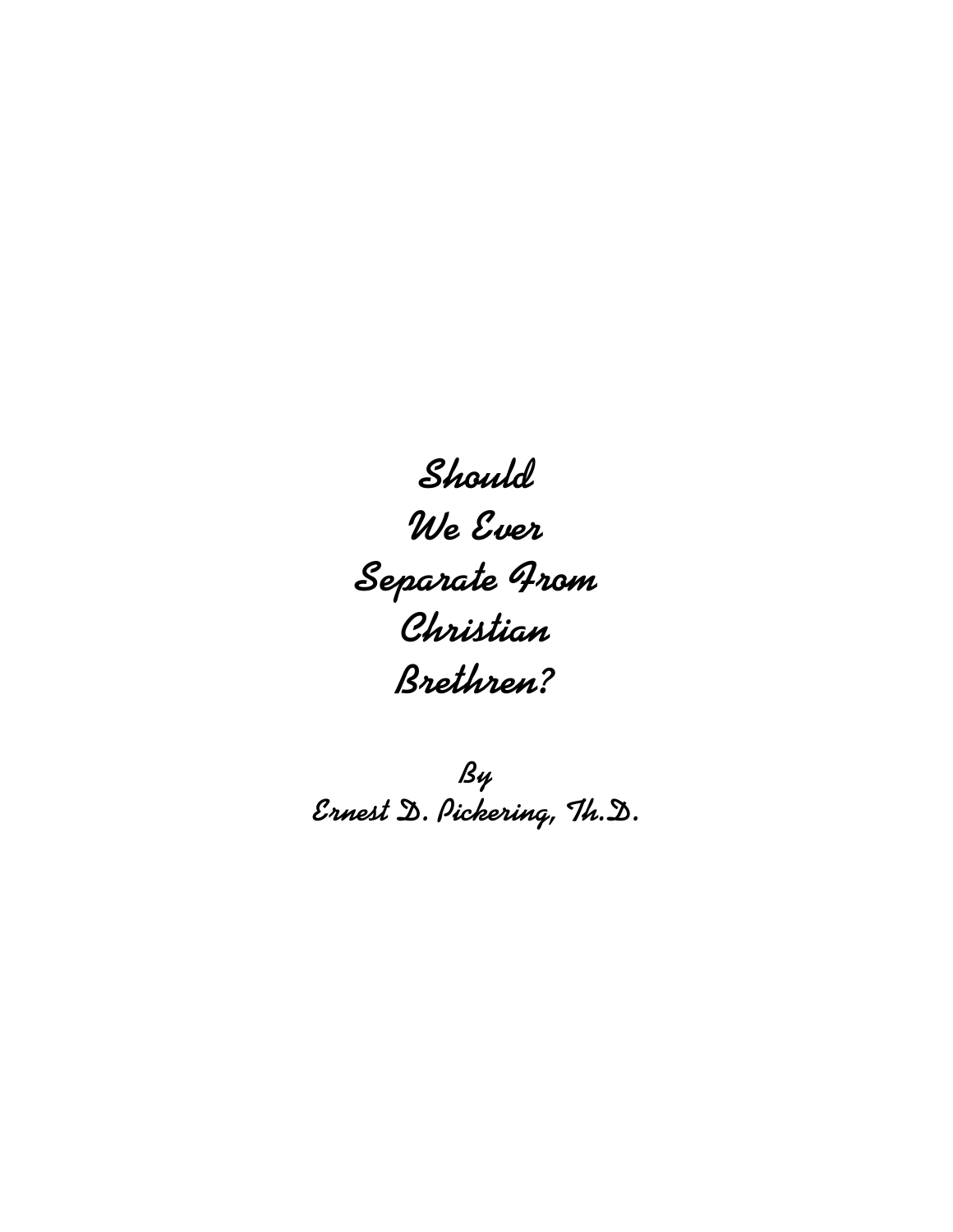### **SHOULD WE EVER SEPARATE FROM CHRISTIAN BRETHREN?**

### **An Examination of the Issue of So-Called "Secondary Separation"**

Ernest D. Pickering, Th.D.

"Why, that is absolutely ridiculous! There's not a line in the Bible that justifies separation from another Christian brother. We are all one body in Christ and members of one another. The only kind of separation that can be defended at all is separation from apostates—those who deny the faith. All other separation is spurious." So spoke a young minister with some vehemence. He was decrying the fact that a Christian leader was refusing to participate in a religious activity because there were men on the program who held compromising positions of various sorts. Was the young preacher accurate and correct in his observations?

### **WHAT IS THE ISSUE?**

The issue is simply this. If Christian leaders or organizations are failing to take clear-cut positions on vital matters, opting instead for mediating and conciliatory approaches, should a believer who is seeking to obey God continue to cooperate with such persons or organizations in Christian ministry? Should the inconsistencies related to vital matters be ignored in favor of a demonstration of unity among so-called "evangelicals"? Does there ever come a time when one must refuse to become involved with those who, while genuine believers, are following a course of compromise in matters strategic to the spiritual health of the Body of Christ? Is there a proper time to say to a fellow brother in Christ or to a Christian organization, "What you are doing is not wise, biblical, or right," and to reinforce that warning by a refusal to support his cause?

Those who have answered this question in the affirmative and defended the concept that there are times when we cannot cooperate with other Christian brethren who are not walking in a manner consistent with scriptural principles have often been called "secondary separationists." It is a term fraught with emotional overtones. One who holds this position is looked upon by many as an extremist and a troublemaker who unnecessarily is fracturing the Body of Christ, has no love or sympathy, and is arrogant and unbending. In the minds of many, those who refuse to cooperate with other believers are going beyond the parameters of scriptural teaching and are thus becoming "cultlike."

It should be stated at the outset that separatists who hold this position have seldom, if ever, characterized themselves as "secondary separationists." This is a term that has been thrust upon them by their opponents. There is much truth in the observation of the late Bryce Augsburger, who wrote:

The Scriptures say nothing about secondary separation. This term was coined by those who seek to develop grounds for opposing Scriptural separation. Whenever a man cries "secondary separation" in all probability he is an opponent of Biblical separation ("Do Fundamentalists No Longer Need to Fear the Dark Shadow of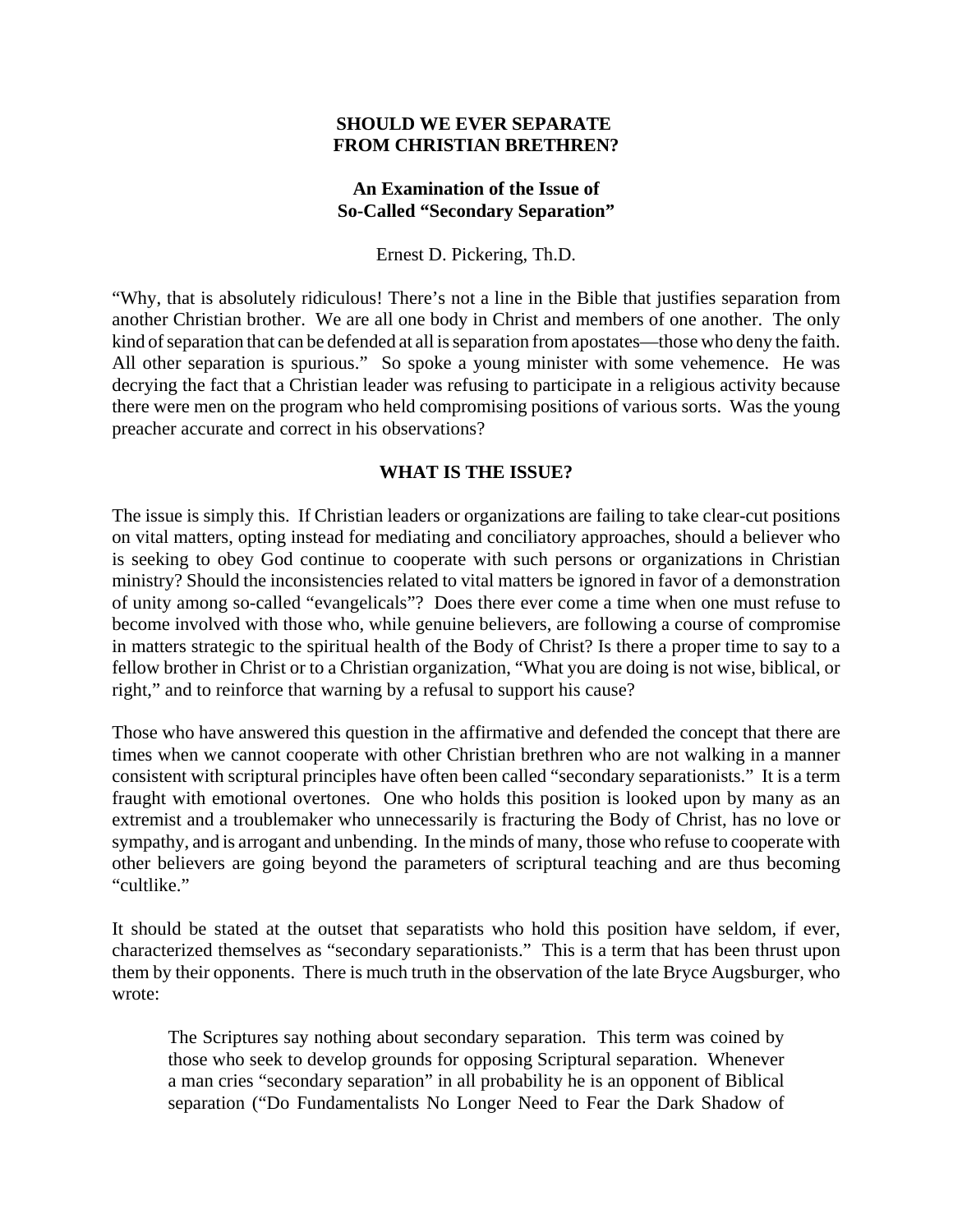Modernism?", *Baptist Bulletin*, June 1982, p. 15).

Dr. Augsburger meant, of course, that the term "secondary separation" is not found in the Bible, but that the major issue with which we deal–the necessity of withdrawing fellowship from some believers–certainly is.

Another leader has written:

There is no such thing as first-degree, second-degree separation, etc. There is only *Scriptural* separation . . . I personally believe the Bible does command separation from those who aid and encourage compromise with infidelity . . . (Bob Jones, Jr., *Scriptural Separation: First and Second Degree?* published by Bob Jones University).

At least five major positions regarding separation are evident.

1) Evangelical Christians should remain in organizational fellowship with apostates. This has been, and is, the position of many new evangelical leaders. Their major argument is that if evangelical Christians abandon the historic denominations, filled as they are with apostates who deny the truth, how will they ever be restored to a biblical position, and how will a credible witness for the Gospel ever be maintained within them? (Note the author's larger book, *Biblical Separation*, which deals at length with the implications of this position.)

2) Evangelical Christians *may* remain in organic fellowship and cooperation with apostates in their denominations if their ministries are not hindered thereby. Separation should occur only under extreme duress and where effective ministry has been lost.

3) Evangelical Christians ought to separate from apostates but should not separate from compromising believers.

4) Evangelical Christians ought to separate from apostates and from some compromising Christians, but should not break fellowship with others who might be compromising in some areas but whose verbal or written ministry is a blessing.

5) Evangelical Christians ought to remain free of entangling alliances with all apostates and compromising believers while still loving them and seeking to minister to them so as to bring them to a more scriptural position.

# **WHAT ARE SOME ILLUSTRATIONS OF SEPARATION FROM OTHER TRUE BELIEVERS?**

The impression is given by opponents of those who espouse what is called "secondary separation" that this is a position peculiar to a small segment of "fighting fundamentalists," and that most sensible, evangelical people do not condone such a position. Perhaps a more careful analysis,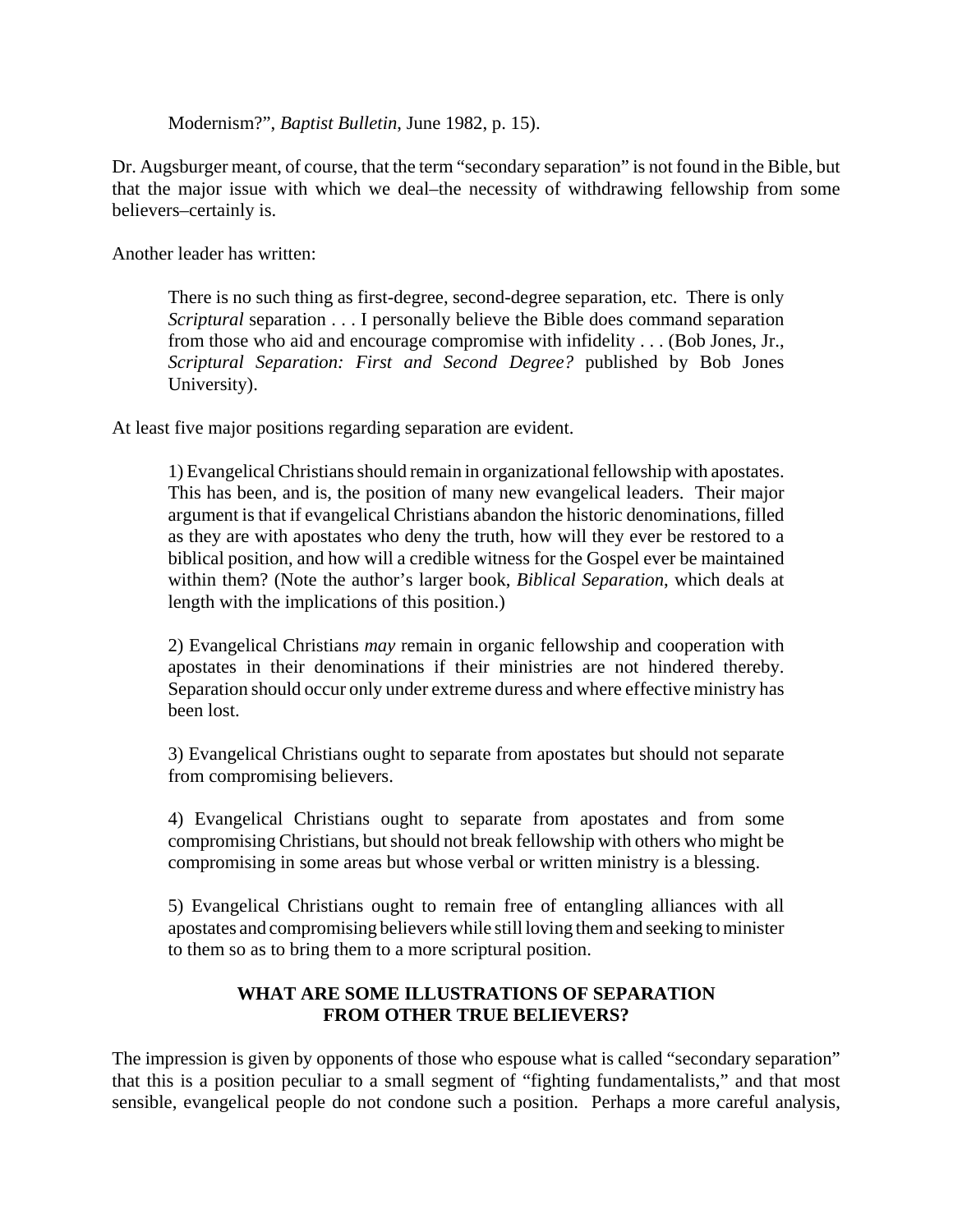however, needs to be made. The practice of refusing fellowship to other true members of Christ's Body under certain circumstances is more widespread than some might realize. Several illustrations could be cited.

1) Refusal to receive into the membership of a local church someone who has been improperly baptized.

Many churches will not receive a person, even though he is genuinely saved, who has been the recipient of infant baptism. They refuse church fellowship to such until they have been immersed. They do so on the basis of scriptural teaching because all who became members of the first church ever founded were immersed (Acts 2:41- 42).

2) Exclusion from a church by an act of discipline.

God specifically tells us that when a true believer continues in sin without repentance, the local church of which he or she is a member is to withdraw fellowship from that believer. "Therefore put away from among yourselves that wicked person" (1 Cor. 5:13). Such an action constitutes separation from a true believer. It is done, of course, with the intent and hope that the believer will forsake sin and be restored. Apparently this result was achieved in the life of the man in question at Corinth (2 Cor. 2:1-10).

3) Refusal to allow Charismatics to have membership or ministry in a school or church.

Many non-charismatic churches and schools will not allow those espousing charismatic views to become members, be teachers, or hold offices in their organizations. Many Charismatics are fellow-believers, but a line of separation from them is drawn.

4) Refusal to cooperate in ecumenical evangelistic crusades.

Many Bible-believing churches will not become involved in evangelistic crusades such as those conducted by Billy Graham, because such crusades involve alignment with men and churches that do not believe the Word of God. This is a form of "secondary separation." The bulk of the people involved in such efforts would probably be born-again people, yet cooperative fellowship would be refused. The General Association of Regular Baptist Churches, for instance, espouses this form of "secondary separation" when, in its Constitution, it declares that the body is to be "a voice repudiating cooperation with movements which attempt to unite true Bible believers and apostates in evangelistic and other cooperative spiritual efforts" (Constitution of the General Association of Regular Baptist Churches, Article II, Section I). To conform to this position of the Association would require a pastor and church to refuse to fellowship with the "true Bible believers" who cooperate with a movement which included apostates. They would thus be separating from brethren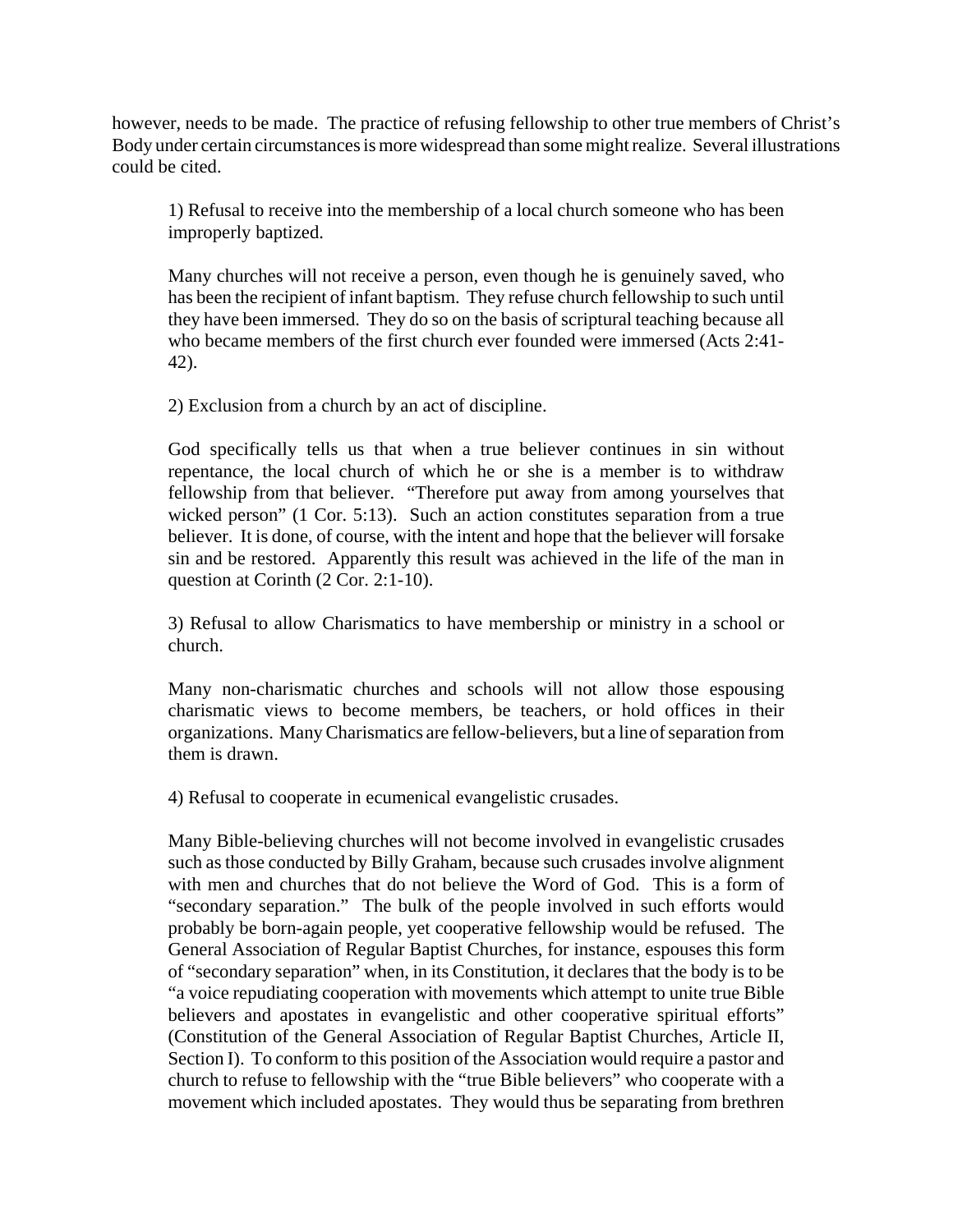#### in Christ.

## **IS THE PRACTICE OF WITHHOLDING FELLOWSHIP FROM CHRISTIAN BRETHREN SUPPORTED BY ANY SCRIPTURAL PRINCIPLES?**

Considerable discussion on the validity of so-called "secondary separation" has been heard among fundamentalists. Some men have declared that the teaching is not found in Scripture but is simply the result of internal bickering among fundamentalist leaders. One fundamentalist leader a few years ago insisted repeatedly that born-again Christians are required to fellowship with all other bornagain believers who are living for God. Does the Scripture have any direct teaching, or does it set forth any divine principles that would guide us in maintaining the correct position on this difficult issue? We believe that God's Word does give us direction. There are some solid reasons supporting the concept of refusing cooperative fellowship to fellow believers who are compromising in vital areas.

**The Principle of Withdrawal From Disobedient Brethren.** Paul wrote to the Thessalonian church: "Now we command you, brethren, in the name of our Lord Jesus Christ, that ye withdraw yourselves from every brother that walketh disorderly and not after the tradition which he received of us . . . . And if any man obey not our word by this epistle, note that man and have no company with him, that he may be ashamed" (2 Thess. 3:6, 14). In this passage Paul rebukes members of the church who had become "busybodies," were shirking their daily responsibilities of life, and were leeching off the other church members. They, through their careless lifestyle, were causing confusion in the ranks, walking in a "disorderly" manner. Paul strongly reminded them that as Christians they were to be industrious, work to meet their own needs, and not remain idle and dependent upon others.

Most Bible believers and fundamental separatists would agree that the above capsulizes the truth of the verses. The question is: Is that all that is taught? Does the principle go beyond the specific situation that was evident at Thessalonica, and should it be applied in other situations as well? Opponents of what they term "secondary separation" contend that there is no principle here that governs fellowship and cooperation with other believers. Advocates of a stronger position contend that there is. We believe words penned some years ago are still valid.

The main question among separatists is this: Does this portion of Scripture apply only and exclusively to people who leave their work, sponge off other believers, and live lives of idleness which contribute to spiritual confusion? Certainly this is the context of the passage as it is written. Is it not true, however, that the *principle* clearly seen here applies to other situations? The *principle* is this: When our brethren do things which are wrong–caused by an incomplete knowledge of or deliberate disobedience to some teaching of Scripture–we should not merely continue to fellowship with them as those who have done nothing wrong, but we should warn them, remonstrate with them, and seek to recover them to a Biblical position. It is the principle of maintaining a pure walk that should be stressed. This principle should not be overlooked by an overemphasis on the particular situation in this church to which the principle was applied (Ernest Pickering, *Biblical Separation*, p.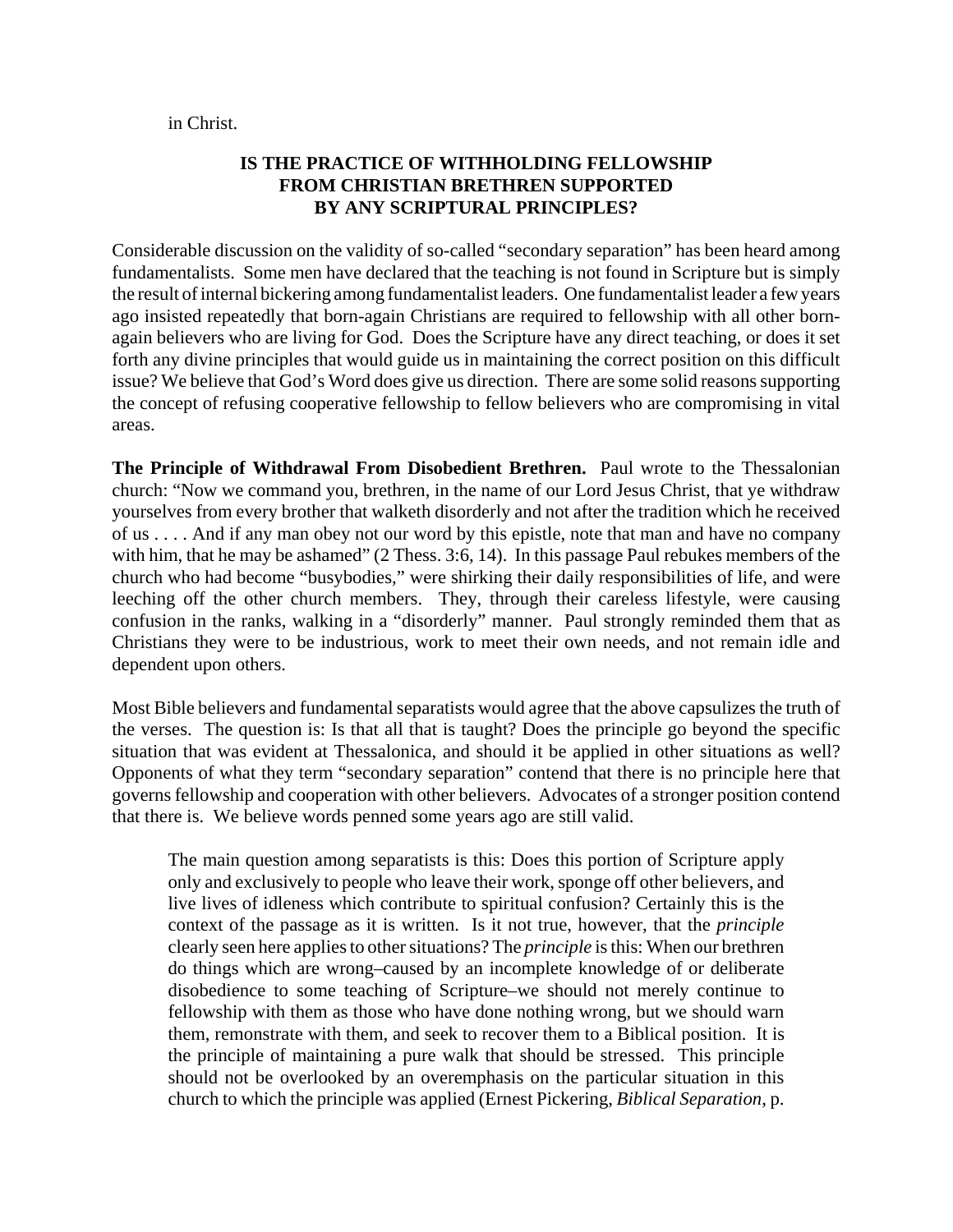#### 222).

In the past, the journal published by Jerry Falwell has disagreed with any effort to establish the prerogative of separation from other Christian brethren upon the basis of Scripture. John Talley, after citing several passages dealing with separation, declared that such passages deal only with separation from false teachers. "The suggestion is, therefore, that what has been called 'second degree ecclesiastical separation' is not Biblical" ("The Basis for Ecclesiastical Separation," *Fundamentalist Journal*, April 1983, p. 52). He believes (and this is a common view among many) that the "basic tests of faith" should be the virgin birth, the atonement, the deity of Christ, the resurrection of Christ, and the inspiration of Scripture.

However, there are many outstanding Christian leaders who believe that this scriptural passage does exhort us to refuse to cooperate with those who are walking in contradiction to biblical teaching. Bruce Compton, a competent New Testament scholar, deals in some detail with the passage and concludes, "There can be no question that the separation called for in 2 Thessalonians 3:6-15 involves separation from another believer" ("2 Thessalonians 3:6-15 and *Biblical Separation*," *The Sentinel*, published by Detroit Baptist Theological Seminary, Fall 1988, p. 1). He discusses the view that the interpretation and application of the passage is contextually limited to the generation to whom it was written and remarks, "Such an interpretation does not do justice to the context." His further observations are helpful:

To walk disorderly is to live in violation of a set code of conduct . . . This code, as identified by the apostle in this verse, is the tradition which he had received from him, the teaching he had communicated to them. The specific teaching or tradition in view, according to verse 11, involved intentional unemployment. However, the commandment in verse six can be more broadly applied. Paul uses the plural "traditions" to refer to the bulk of his communication to them. By application, any conscious violation of a specific command given to them by the apostle would qualify the offender for the same discipline as directed in verse 6. This application is further supported in verse 14. In this verse the apostle enjoins the church to disassociate itself from anyone who disobeys the apostle's word. This "word" includes Paul's instructions about working and eating in the preceding verses. At the same time, the apostle's "word" cannot be limited to these verses. According to verse 14, this "word" is further described as that represented "by this epistle." All that he has written in this epistle, therefore, is included in the "word" (**Op. Cit.**, p. 2).

The point is that when true believers openly disobey God's Word, they should be rebuked by withdrawal.

Robert T. Ketcham saw the issue clearly. After citing several Scripture passages that speak to separation, including 2 Thessalonians 3:6, Ketcham explained:

The General Association of Regular Baptist Churches stands upon these verses in this matter of separation. These Scriptures forbid (1) organic union or cooperation with *unbelievers*, and (2) organized union or cooperation with *believers* who insist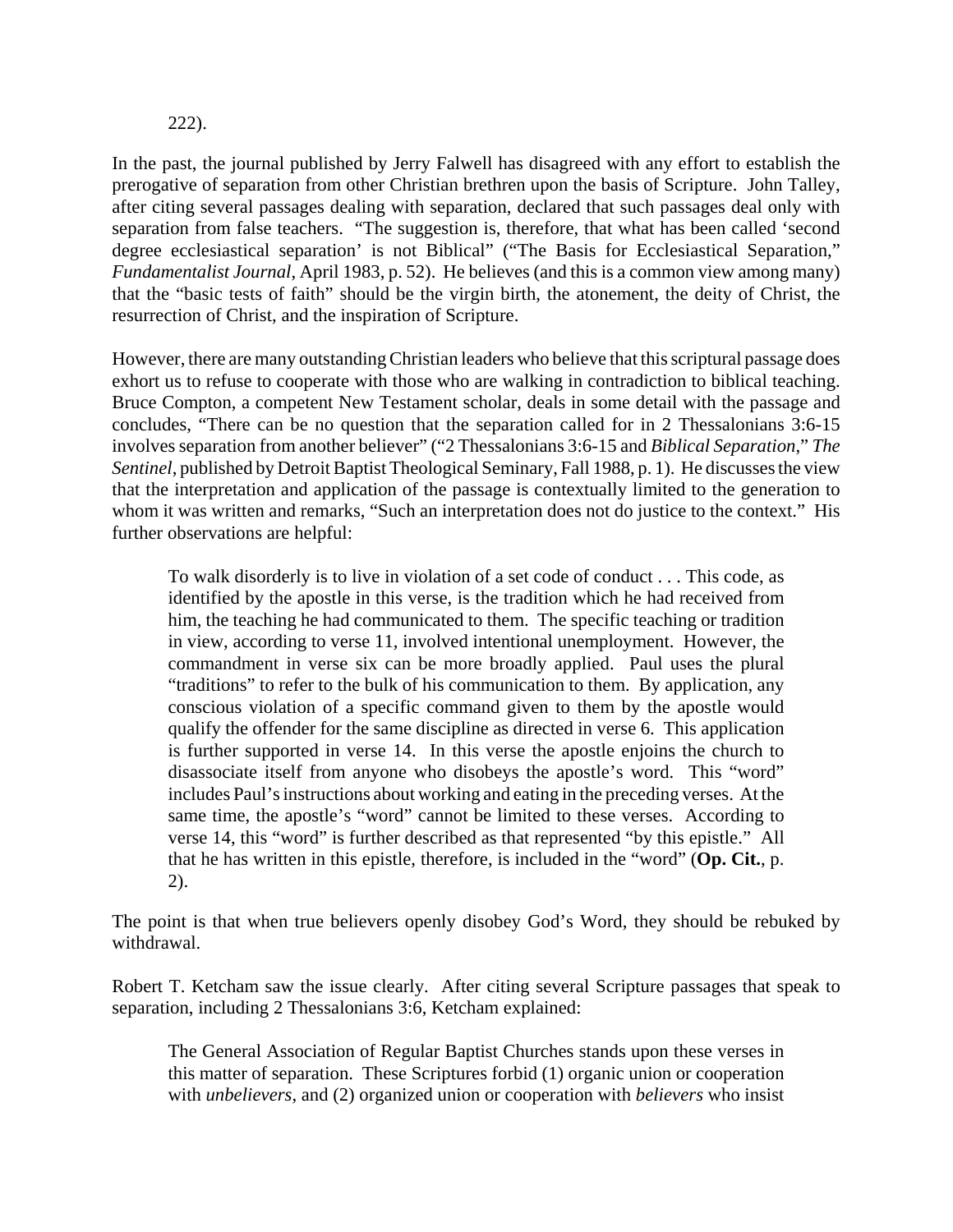upon and practice such union with unbelievers. The "brother" who will not separate is involved in these Scriptures also (see 1 Thess. 3:6; 2 Chronicles 19:2) (From one of the official literature items setting forth the position of the GARBC entitled, "The Position of the General Association of Regular Baptist Churches on Separation" p. 2).

Ketcham continued in this pamphlet by referring to the convictions on separation held by Henry Parsons Crowell, the Christian founder of the Quaker Oats Company and long-time board member of the Moody Bible Institute, who had his own personal controversy with liberalism within the Presbyterian Church, with which he was identified. Mr. Crowell became concerned not merely about the liberal (apostate) but also about "the conservative fundamentalist who was tolerant of those who were tolerant of modernists . . . . Mr. Crowell feared that the battle would be lost unless what some people call 'secondary separation' also be made a working principle" (Ketcham, **op. cit.**, p. 5).

In a very incisive discourse on the evils of apostasy and new evangelicalism and the necessity of what is often called "secondary separation," one wrote:

Let me say this. Most of the people, if not all of them in the New-Evangelical camp, are born-again people. They are our brothers and sisters in Christ. But we believe they are walking disorderly and contrary to the teachings of the Bible in these matters. The Bible says to "withdraw yourselves from every brother that walketh disorderly" (2 Thess. 3:6). So, we do not cooperate with them" ("Where We Stand Today," *The Gospel Witness*, Joseph Stowell II, January 23, 1975, p. 13).

Another has commented on the passage in question:

In 2 Thess. 3:6 Paul advises the believers to withdraw themselves "from every brother that walketh disorderly," and then identifies the "disorderly walk" as that of one who conducted himself in disobedience to the Lord's Word as it was revealed through Paul. The separation enjoined could be regarded as second degree" (Wilbur Welch, "Does Biblical Separation Destroy Christian Unity?" p. 16).

David Nettleton, the noted separatist leader, was invited to present the stronger view of separation in a periodical which does not hold to that position. Citing 2 Thessalonians 3:6 he commented:

This reference is to a disorderly walk resulting from distorted doctrine. However, before one may interpret this and other similar Scripture, it should be clear that there are occasions when a brother should separate from a brother–and that is called secondary separation. When we are linked in a chain with those who are linked with those who are wrong, we are in a chain where obedient Christians do not belong ("Jailed for Secondary Separation," *Fundamentalist Journal*, Nov. 1984, p. 13).

Some men whom we have cited are in glory. Some, while making good statements about separation, may not always implement them consistently. Some, yielding to certain pressures, have changed their positions in later years. We cite them, however, to show that there have been a host of men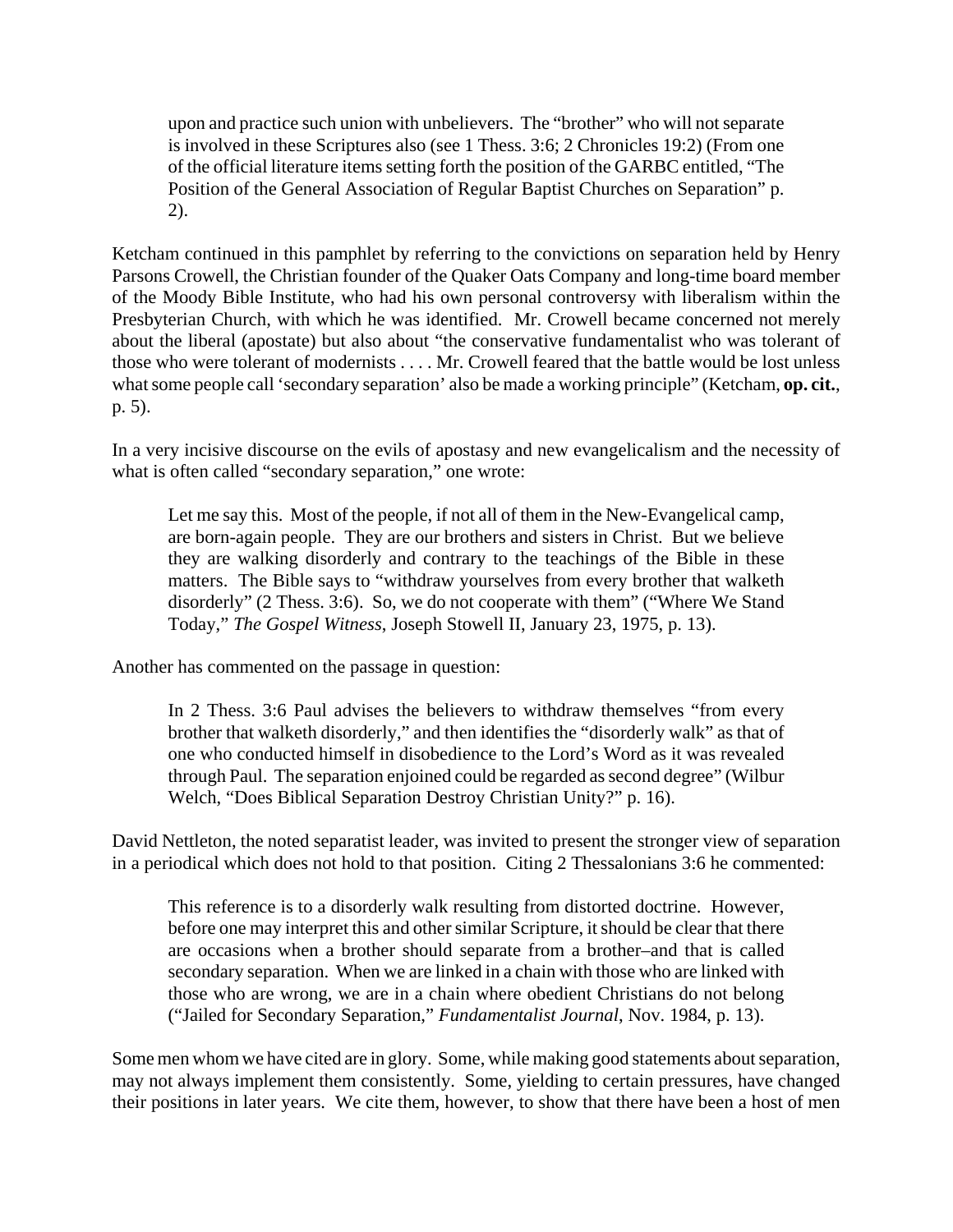through the years who have felt that the practice of so-called "secondary separation" had biblical support.

**The Principle of Protecting the Purity of the Churches.** Holiness is the governing attribute of God. He exercises all of His other powers governed by His holiness. He will not sully His character for any reason. This is a fundamental theological principle that must always be kept in mind. When applied to the doctrine of the local church it simply means that God's first concern about His churches is that they be holy. Any threat to the maintenance of such holiness must be met with courageous opposition.

In I Corinthians 3:10-17, Paul speaks to the matter of the local church's foundation and construction. While much popular exposition of this section refers it to the individual believer, it seems clear that the writer has in mind the local body of believers, the church. The plural is used, "ye (plural) are the temple of God" (v. 16). The local church is inhabited by the Holy Spirit and should be viewed as a very sacred institution. "If any man defile the temple of God, him shall God destroy" (v. 17). While those propagating looser views of fellowship may be true believers and well-meaning persons, their tolerance may be potentially harmful to the purity of the churches and should be resisted. When, in the name of Christian love, tendencies are developed that may lead to unholy associations, a church which heretofore has stood true to biblical principles may begin weakening.

**The Principle of Responsible Spiritual Leadership.** True believers can sometimes teach bad doctrine. Also some brethren who are gifted Bible teachers and speakers do not take a forthright and public stand to issues that are vital. Relatively few believers have the spiritual maturity and discernment to see such problems. God's command to shepherds is this: "Take heed therefore unto yourselves, and to all the flock, over the which the Holy Spirit hath made you overseers" (Acts 20:28). The words "take heed" could be better rendered "Guard yourselves and all the flock." The careful spiritual shepherd cannot allow himself to put his sheep in possible jeopardy by exposing them to men and movements whose positions are questionable.

Spiritual discernment is necessary in order to know with whom to fellowship and with what to cooperate. "But we must display Christian love," say some, in justifying their ecumenical associations. Christian love, however, is not simply a mindless and emotional exercise. "Separation is a doctrine that is based on discernment, distinction, and doctrinal convictions. Present-day thinking militates against all three of these qualities. It prefers a sentimentality that speaks of love and makes light of truth" (Les Frazier, "Biblical Separation: Preservation in Missions," *World*, Vol. 2, 1989, published by Baptist International Missions, Incorporated). "And this, I pray, that your love may abound yet more and more in knowledge and in all judgement that ye may approve things that are excellent" (Phil. 1:9-10a). Biblical love operates with discernment, throwing out the chaff and accepting only the wheat.

In the conduct of his ministry, Paul made a decision to break fellowship with John Mark (and, as a result, with Barnabas as well, Acts 15:36-41). He evidently felt that Mark was not stable and dependable since he had abandoned the missionary party at an earlier time (Acts 13:13). Paul's decision was based upon the exercise of his own seasoned judgment and was not mandated by any specific scriptural command. Some decisions in life must be made on this basis, and Paul did not hesitate to do so when it was required. This particular separation had a happy ending in that John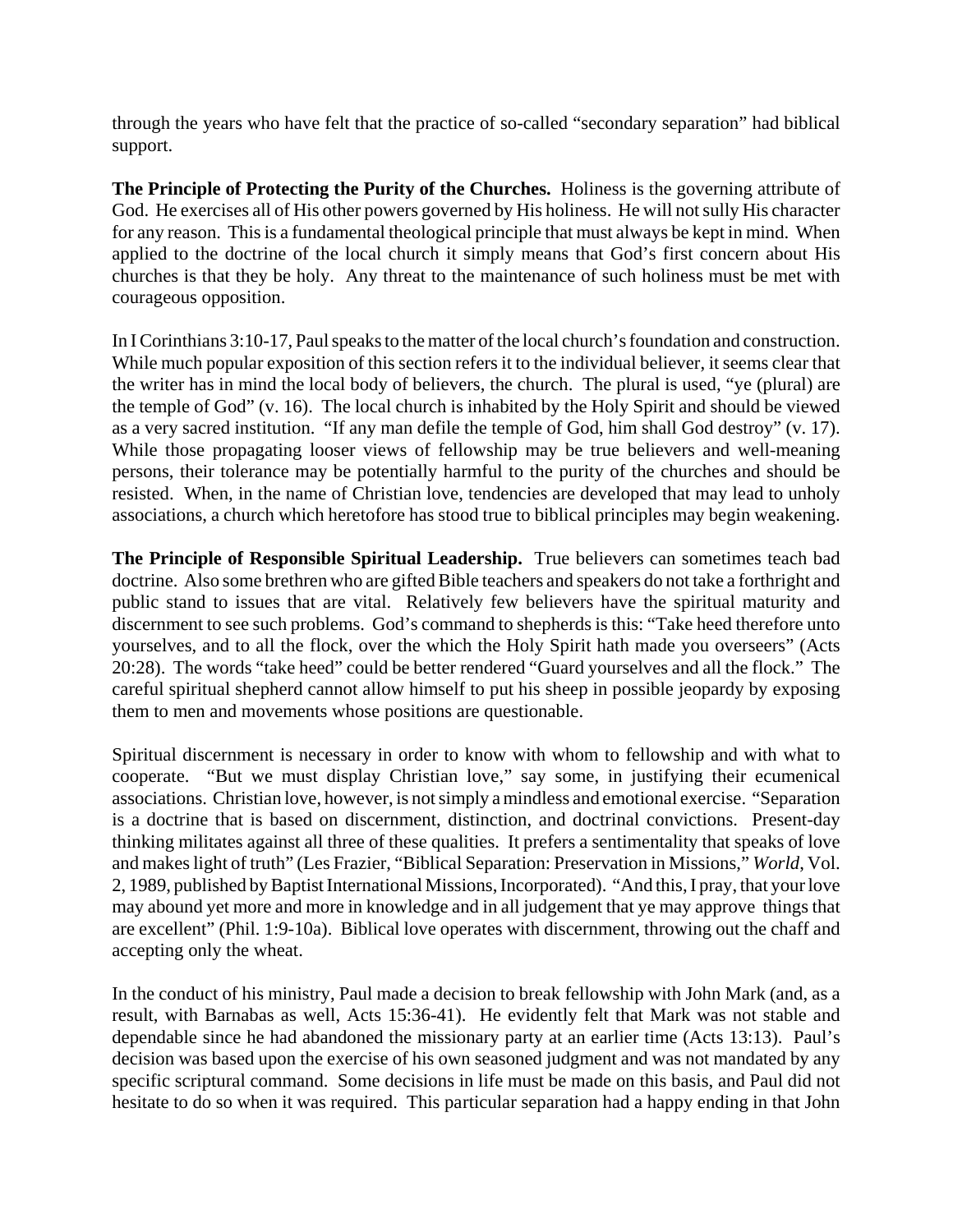Mark matured and was later commended by the great apostle (2 Tim. 4:11).

**The Principle of Avoiding Undesirable Future Complications.** Often small compromises increase, trends develop, and momentum toward an unbiblical position builds. Years ago a noted speaker, addressing a large audience on the subject of new evangelicalism, traced its rise. He stated that it began as a "mood" and finally developed into a "movement." The "mood" with which it began was one of tolerance, broad-mindedness, a desire to have wider fellowships, and a repudiation of "narrower" positions. Bob Jones, Sr., often said, "Never sacrifice the permanent on the altar of the immediate." David, the great king of Israel, remained in Jerusalem "at the time when kings go forth to battle" (2 Sam. 11:1). At the time when normally kings personally led their troops into conflict, David stayed in the comforts of his palace. It was there that sin overtook him, and his life was stained by adultery. Seemingly small decisions can have large consequences. "A prudent man foreseeth the evil and hideth himself: but the simple pass on, and are punished" (Prov. 22:3). In the name of love and Christian generosity, some become involved in spiritual effort with those who do not take a clear-cut stand, find themselves in embarrassing situations, and then, to save face, become defensive about their involvements, which merely leads them on to further compromise. It is best to refuse unwise associations from the beginning. "The wisdom of the prudent is to understand (give thought to) his way  $\ldots$  " (Prov. 14:8).

**The Principle of Refusing to Encourage Compromise.** To feature speakers, for instance, who do not take a proper position with regard to apostasy, new evangelicalism, or compromise sends a message to the constituency with whom we serve. It certainly implies that (1) we see nothing wrong with what they are doing, and/or (2) while we may not agree with the position they are taking, we do not feel it is a sufficiently serious deviation to prohibit our honoring and using them. Paul warns Timothy that it is possible, by the hasty and careless ordination of a man to the ministry, to "be partaker of other men's sins" (1 Tim. 5:22). The same would be true were one, as the leader of a church or school, to feature as a speaker a man who, while evangelical, is not forthright in his position on ecclesiastical separation. The man may be a "good" man and a very capable speaker, but therein lies a subtle danger. Younger church leaders, pastors or future pastors, and potential missionaries are impacted by the ministry of the man and reason thusly: "This man does not take any vocal and open stand on some issues and yet he is a dynamic preacher and has built a large church. Perhaps the narrow position advocated by some pastors and leaders is a bit too stringent. They are using this man here as a speaker so he must not be too bad. I think I want to be more like him." While such reasoning is not sound, this writer knows for a fact that it is exactly the train of thought that is pursued by many younger church leaders. Why are they encouraged toward such conclusions? Because their leaders do not give them clear-cut examples to follow. There are many Bible teachers, evangelists, and others who traverse the land and are very gifted communicators. They do not, however, include in their public ministry any clear teaching that warns against the dangers of the new and young evangelicalism and other forms of compromise. One of my friends was speaking with a well-known Bible teacher about this very problem. He asked the man why he never included in his public ministry any mention of the flagrant evangelical compromises of the day. The Bible teacher replied, "Because it closes too many doors. I just preach the positive truth and let the rest of it alone."

**The Principle of Ministering to Erring Brethren.** We do have spiritual responsibilities to erring brothers. "Brethren, if a man be overtaken in a fault, ye which are spiritual, restore such an one in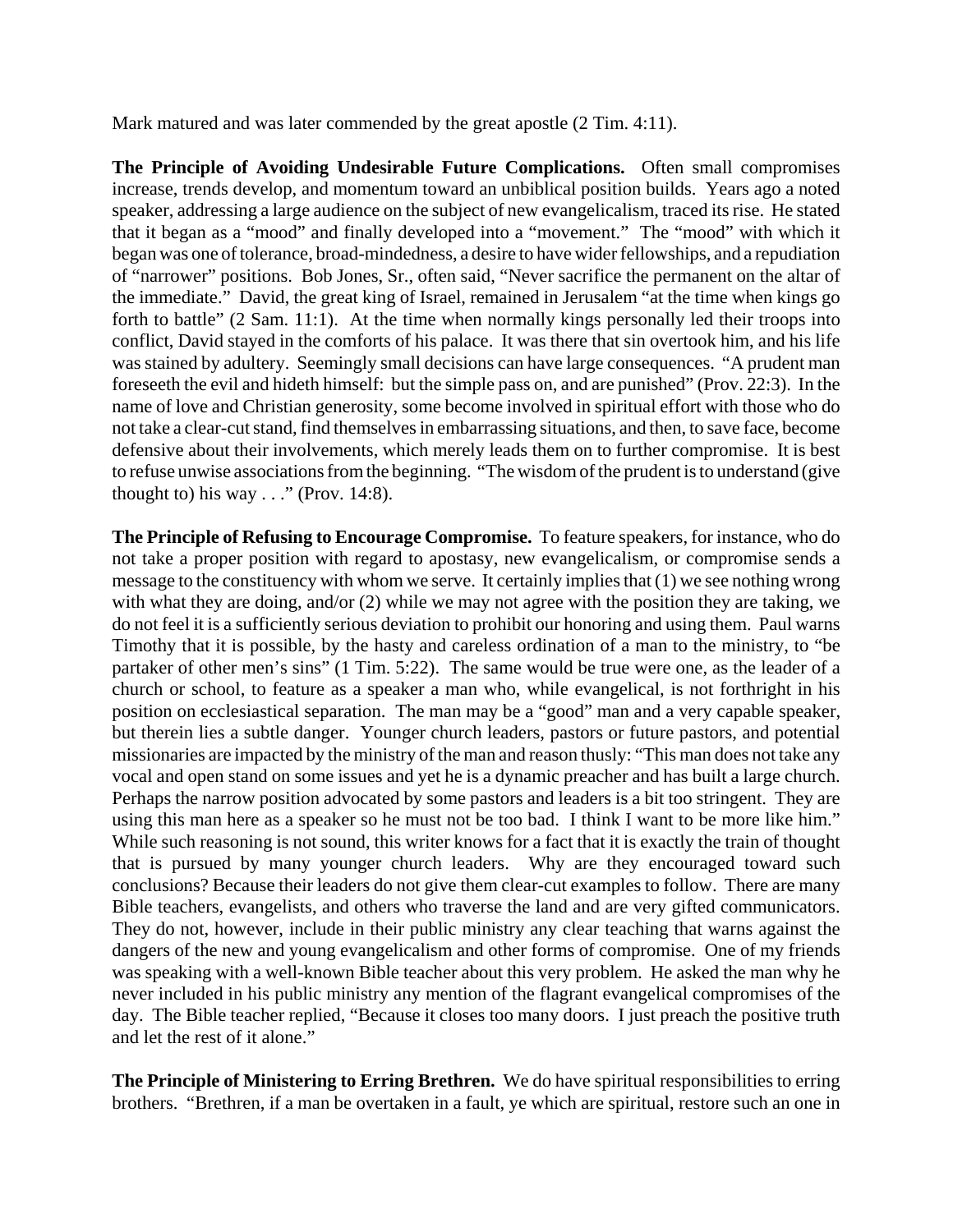the spirit of meekness, considering thyself, lest thou also be tempted" (Gal. 6:1). If a man is not taking a proper stand, we need to address his problem with him. We need to encourage him to strengthen his stand. Rebuke, administered in a proper manner, can be used of God to turn a person around and to redirect them into a more scriptural position. When Peter vacillated on important doctrinal truths, Paul said, "I withstood him to the face, because he was to be blamed" (Gal. 2:11). Good men, even outstanding Christian leaders, sometimes take weak positions. Paul did not hate Peter, but he did oppose him, and that publicly, because he was compromising. Let this be a lesson to us today. There are times when good men and strong leaders must be opposed because they are leading the people of God in a direction that is not wise and scriptural.

In a very fine address given to a national conference of fundamental Baptists years ago, Paul Jackson warned against entanglements with apostates. Then, citing such passages as 2 Thessalonians 3:6, 14; I Corinthians 5:7, 13; and Matthew 18: 15-17, he went on to remark:

Further, in the third place, it is God's commandment that we separate from our brothers when they walk in disobedience. Now I know that many men who will go along forthrightly and shout amen as far as we have gone will object at this point and say, "I believe in full fellowship with all evangelicals." Well God does not! . . . We have a responsibility to walk separately from our brethren who insist upon being unbiblical in these areas of their conduct. . . . We need to pray for them and to wait upon God to deal with their hearts, but we do pray that there shall be strength and courage and boldness to stand fast and hold the whole counsel of God ("The Position, Attitudes, and Objectives of Biblical Separation," Literature Item 12, published by the General Association of Regular Baptist Churches).

Charles Spurgeon, the great pastor, felt it incumbent upon him to withdraw from the Baptist Union of Great Britain because they were not following scriptural principles. In so doing he removed himself from official fellowship with many who were truly born again. For this he was strongly criticized. At that time he declared, "With deep regret we abstain from assembling ourselves with those whom we dearly love and heartily respect, since it would involve us in a confederacy with those with whom we can have no communion in the Lord" (cited in the *Baptist Bulletin*, November 1957, p. 7).

## **IN WHAT AREAS MUST ONE IMPLEMENT THE DOCTRINE OF SEPARATION?**

The teachings of Scripture regarding separation must be implemented in a practical manner or it becomes a meaningless theory to which one gives lip service but which has no practical value in everyday life and ministry. Consider some of the areas of Christian work in which this doctrine must be obeyed.

**In Matters Involving Local Church Fellowship.** A church that would be true to God must not involve itself in a fellowship of churches or organizations in which it is going to compromise its character. Sometimes churches, because of expediency and in response to the trend of our times, are tempted to join some local body of churches, often on the pretense that they are going to "promote the unity of the Body of Christ" or "show the unsaved world that Christians can get along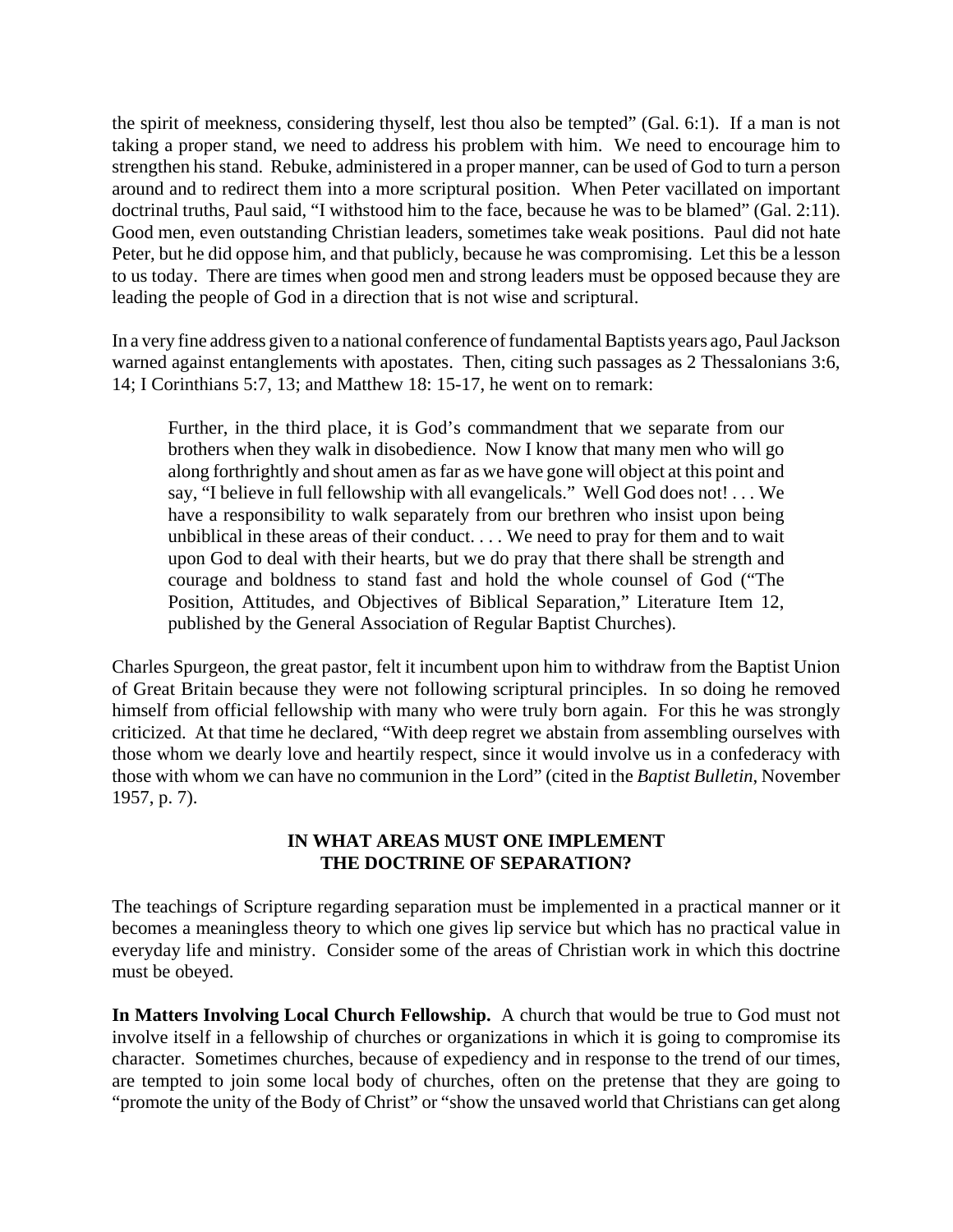with one another." It sounds kindly and magnanimous, but it is really subversive of a pure testimony for Christ. It sends mixed signals to the community. Whereas on the one hand the church claims to proclaim and practice the truth, on the other hand it is willing to cooperate with other churches that do not do the same.

**In Matters Involving Christian Educational Institutions.** A local church should consider carefully what educational institutions it recommends to its young people. While no church can (or should) control the individual decisions of each believer, a church does have the responsibility to teach its youth the biblical principles upon which it stands and to encourage them to attend colleges, universities, and seminaries that are consistent with that position. Many Christian colleges claim to be separatist schools, but they do not offer to their students any structured courses in the history and theological basis of separation. As a result, graduates of these institutions come out devoid of any real convictions. The separatist movement today is much weakened because many supposedly fundamental colleges have assumed that students learned all that was necessary to know about the separatist position in their local churches. Hence it was unnecessary to teach them anything further in the college classroom. In some institutions while faculty members may give lip service to the cause of separatism, in their classroom teaching and in their private contacts they tend to undermine a strong position and turn students away from separatist convictions. There are also a considerable number of schools that believe separation only involves removal from direct associations with apostates and does not include refusal to fellowship with disobedient believers. These are usually the ones who condemn what they call "secondary separation" as unbiblical.

Some questions to ask concerning Christian education institutions:

- 1. Is its leadership outspoken and clear in embracing a biblical position on separation?
- 2. What kind of speakers address the student body? Are they men who are identified with the separatist cause, or are they "middle-of-the-roaders" who go either direction?
- 3. Do members of the faculty have a reputation for teaching separatist principles in a cogent manner?
- 4. What kind of men serve on the board of trustees of the institution? Are they separatists with convictions? (The makeup of a board of trustees has a very important impact upon the position of the school.)
- 5. Do their graduates give some evidence of being well-taught in separatist principles, or do most of them tend to vacillate?

**In Matters Involving Foreign and Home Missions.** Every church of Christ should be vitally concerned with the evangelization of the world. Assisting the church in fulfilling this obligation is the mission board, which provides certain services that are difficult for the average local church to provide. Some questions that persons considering service under or support of a mission board should ask are the following: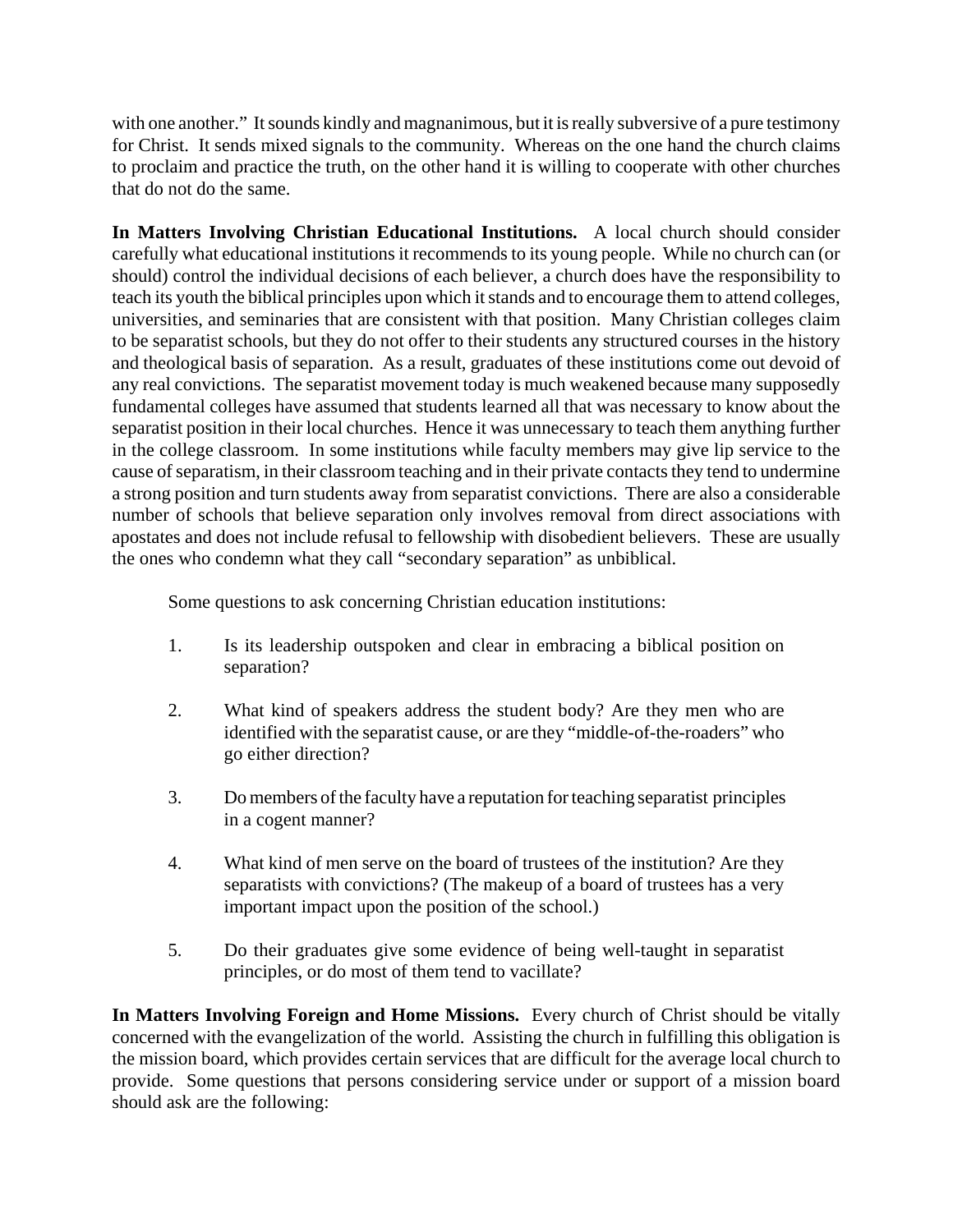- 1. Do the leaders of the mission follow a consistent pattern of separation themselves, or are they involved in questionable associations?
- 2. Does the mission include in its official documents statements of its position on ecumenism, new evangelicalism, the charismatic movement, and other troublesome issues?
- 3. Does the mission and its missionaries actually implement the position that is outlined in their official documents?
- 4. Are the missionaries of the mission knowledgeable regarding the biblical teaching on ecclesiastical separation, and do they whole-heartedly endorse and practice it?
- 5. Does the mission cooperate at home or on the field with organizations and persons who may not be consistent with their position?
- 6. Is the board of the mission composed of strong separatists?

**In Matters Involving Literature Used in the Church.** It is truly amazing how many churches purporting to be separatist in character use Sunday school and other literature that is in contradiction to that position. It is not acceptable that literature used for the training of believers be merely "evangelical" in its content. It needs to be more specific than that. We will never produce men and women of conviction if we do not teach them clearly and systematically the things for which we stand.

**In Matters Involving Speakers Utilized.** This writer once objected to the president of a professedly separatist college that a man who had been a featured speaker at the school was not a separatist and definitely was not in favor of the separatist position. The answer was, "But he was such a blessing to our students–a very gifted communicator." This hardly constitutes a sufficient reason for bringing a man to the platform of a separatist school to address impressionable young students. There are numerous Bible speakers and Christian leaders who are good platform personalities but whose overall position on matters vital to the cause of Christ is weak. We do ourselves harm and not good by featuring such persons in our assemblies.

Discerning questions should be asked before a man is invited to speak at a separatist church or school:

- 1. In his public ministry does the man speak out clearly against not only the apostasy but also against new evangelicalism and the compromise of fellow believers? Many men bring helpful Bible messages, but they do not wish to be identified with any controversies, nor do they wish to positionalize themselves publicly on any "thorny" issue. They lack the fortitude and courage to be honored as featured speakers for separatist bodies.
- 2. With whom does he regularly associate? If the man appears in conferences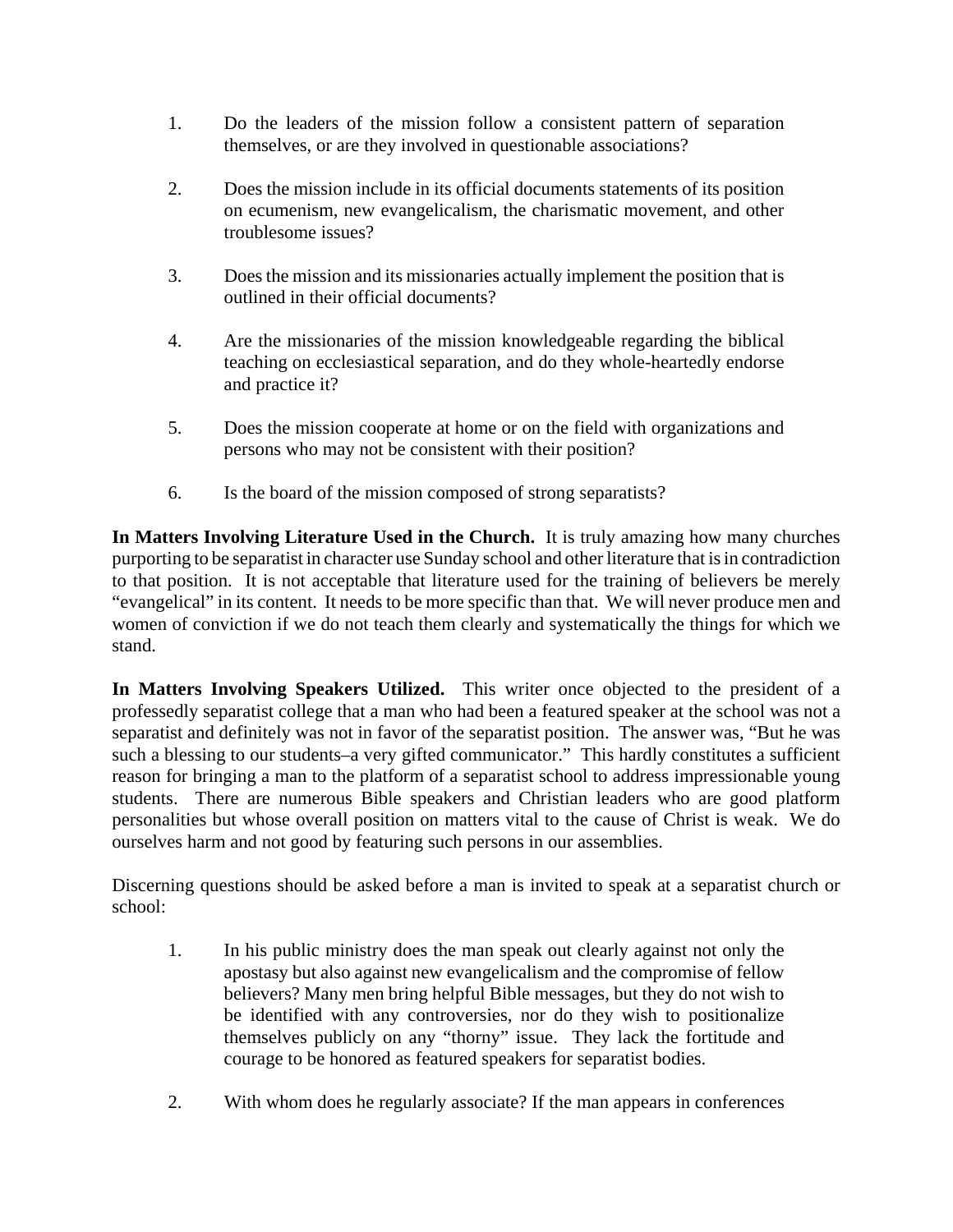of a compromising nature, why should he also be used at a conference of those who are trying to avoid compromise? Many noted Bible teachers will appear at some separatist institution while their next engagement will be at some new evangelical conference. They are "evangelicals" in a broad sense and do not see any contradiction in such broad associations.

3. With what group or denomination is he affiliated? If a man is a leader, for instance, in the Southern Baptist Convention, which includes many apostates, should he be featured at some separatist college even though he himself is a Bible-believing minister? By his actions is he not denying a fundamental truth, that is, that one should separate from apostates? His position is contrary to the position of the school where he is appearing and no amount of fine preaching will obliterate that fact. He is doing wrong by cooperating with a denomination that permits false teachers in their midst.

**Summary Observations.** There are some questions one needs to ask in determining where one should go to minister and who one should use to fill his pulpit. Consider these questions for example:

- 1. How will my actions affect the ministries of other brethren who are trying to take a stand for God in their own local areas? On one occasion a professedlyseparatist college sent their choir to perform at a new evangelical church in the midst of an area where some separatist pastors were taking a stand against that church and its compromises. Needless to say, much harm was done.
- 2. What theological confusion will be conveyed to the public if I (or my church) follow a given course of action? Will the position which I have occupied be blurred in the minds of people by my association with certain persons or groups? Is consistency important?
- 3. What is the real purpose behind the efforts of some group to enlist my support? Very often people like to include separatists in some organization or cooperative endeavor as a kind of "windowdressing" to prove that their group is truly a separatist body when, in fact, it may not be.
- 4. What are the general attitudes of the body or person with whom I am considering cooperation? Have they demonstrated a true commitment to the principles that I hold? Are they willing to pay a price to hold them (and there is a price to be paid)?

# **WHAT ARE SOME OBJECTIONS TO THE PRACTICE OF SEPARATING FROM BRETHREN?**

**It violates the truth of the "One Body." A member of the body cannot disown another member.**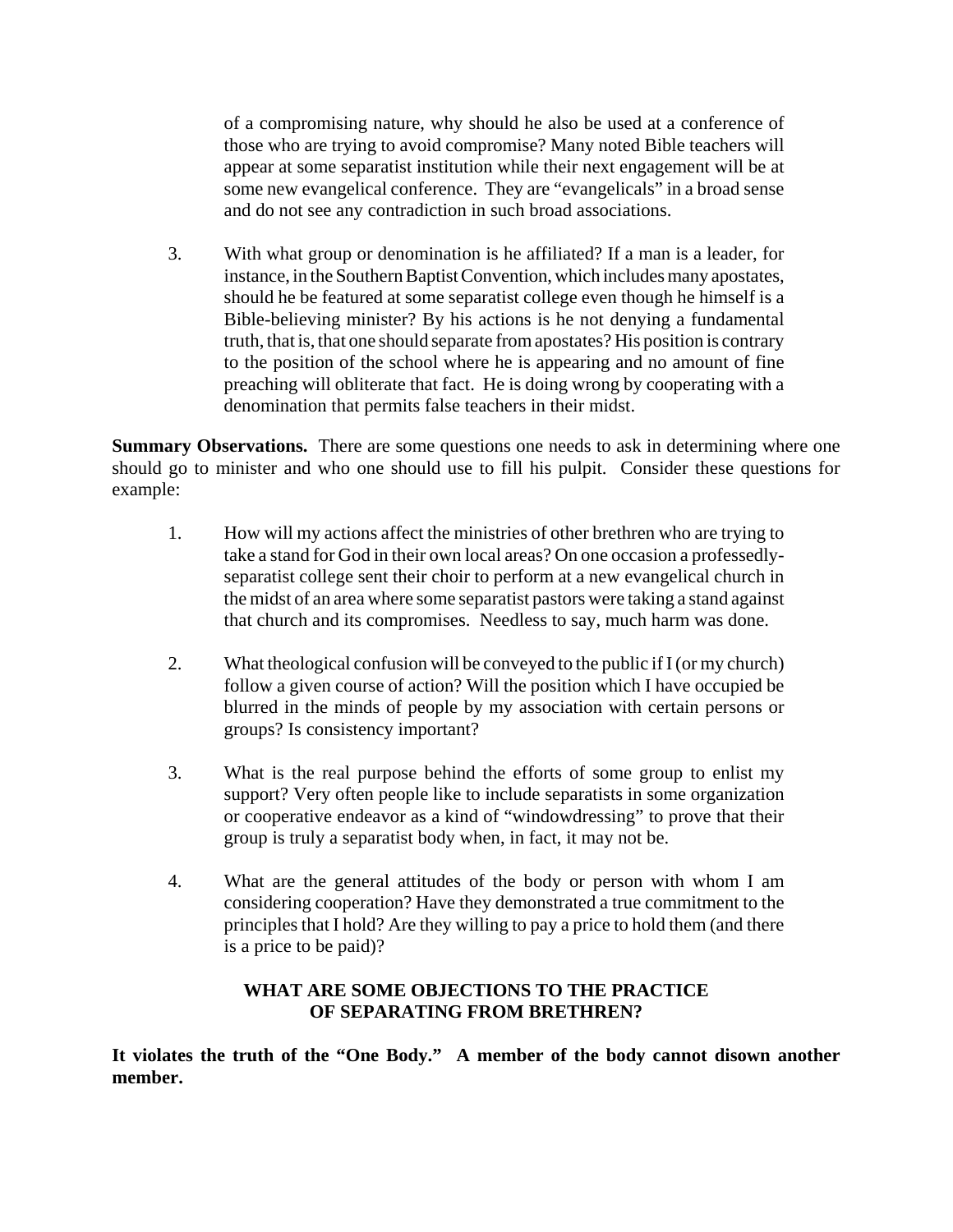The fact of the matter is that no one can divide the Body of Christ. It is a spiritual entity formed by the baptizing work of the Holy Spirit and under the control of its sovereign Head, the Lord Jesus Christ. Its actual spiritual unity is indestructible. Its practical, visible unity, of course, is disrupted due to the obedience of some of its members to specific directions from the Head. Because it is misrepresented, Satan tried to convince us that the doctrine of separation is dividing God's people. But hear me now, compromise is dividing God's people! (David Nettleton, "If I Were the Devil," *Baptist Bulletin*, July 1959, p. 21).

A distinction needs to be made between "disowning" and "disfellowshipping." We cannot and ought not cooperate with a member that is disobeying the Head or hurting other members of the Body. When a local church disfellowships (disciplines) a member, it does not, by that action, declare that the member is not a Christian. It is simply indicating by its vote to withdraw fellowship–that the member has violated his or her obligations to the Lord and to the church. Not all members of the Body of Christ are obedient to the rules which govern the operation of that Body. Such members must be rebuked and their activities condemned in the hope that they will repent and submit themselves to the will of their Head.

**It reveals a lack of Christian love.** Much is made of the fact that separatists lack love. They are caricatured as fractious, troublesome, and unkind persons who are continually "bashing" other people who love the Lord just as much as they do. No doubt some separatists have failed to demonstrate proper love toward others on occasion, but it is certainly unfair to characterize all separatists in this fashion.

In this age when a multitude of evil is excused by appeals to Christian love, one needs to remember that true biblical love has "muscle" and is not "namby-pamby" and "wishy-washy." Christ said, "If ye love me, keep my commandments" (Jn. 14:15). Love and obedience accompany one another. If someone is compromising, I do not aid him by going along with his compromise. If I truly love him, I will obey the Scriptures myself and earnestly seek to get him to do the same. Mel Efaw, a godly and successful pastor and for years a leader in the Independent Fundamental Churches of America, incisively observed:

It seems that the important thing today is not that Christians cooperate with the Lord Jesus Christ and His Word, but that they cooperate with everyone else. The difficulty is that many do not clearly understand what love really is. God's people are being told that to practice separation as the Bible sets it forth is to be unkind and ungracious. Many think it is a mark of love for Christians to cooperate with every one even though they must overlook false teaching ("The Question of Cooperation," published by the IFCA).

To stand for righteousness and truth is not a violation of biblical love. Love must repudiate as well as accept. Love "rejoiceth not in iniquity, but rejoiceth in the truth" (1 Cor. 13:6). To embrace what is right requires that one refuse what is wrong.

**It is not taught in the Scriptures.** Our discussion has already spoken to this issue, but we mention it here because it is often brought as an argument against separation. Often those who make this statement declare that the concept of separation from a Christian brother is an "invention" of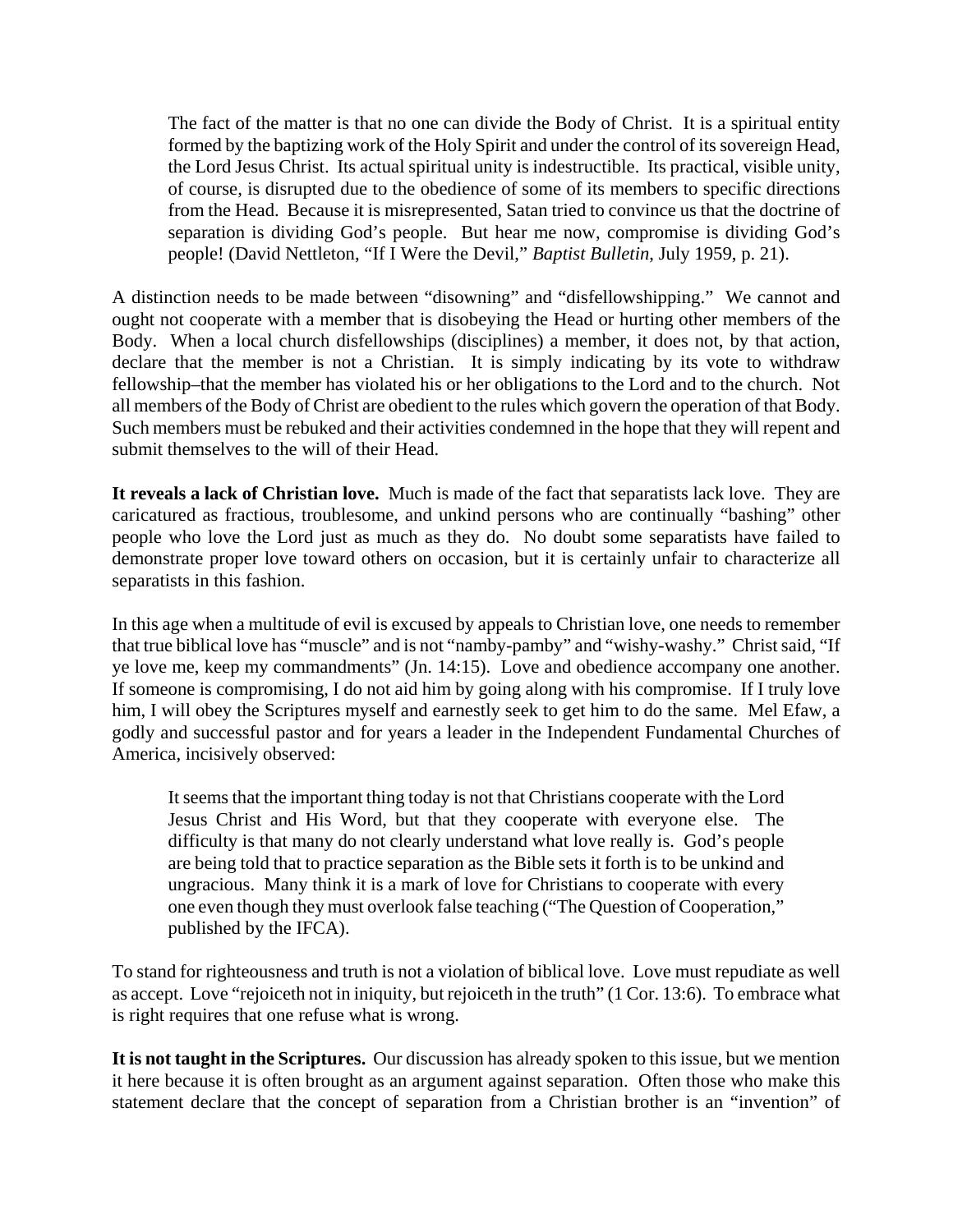separatists and not a specific directive from the Lord. Suffice to say that we believe there are biblical statements, examples, and principles that support the practice of separation from Christian brethren under certain circumstances.

**It was not practiced by great Christian leaders.** Some have argued that to separate from other Christians is not a practice that was followed by many Christian leaders of the past. Various leaders of bygone years such as D. L. Moody, H. A. Ironside, and many others are cited as having had broad fellowship with evangelicals who were in apostate churches or in other kinds of compromising situations. It is urged that if these great men could do it, we also ought to feel free to do the same. Some observations are in order here.

- 1. These leaders lived in a different age, an age uncomplicated by the pervasive teachings of new evangelicalism and the subtle influences of ecumenical evangelism. They did not face some of the issues that fundamentalists face today.
- 2. Great Christian leaders of the past were not always wise in what they did. Good and godly men can sometimes make bad judgments. Some might have been more prudent had they not practiced such a broad fellowship.
- 3. Leaders should not always be followed if they are doing things that are unwise or contradictory to scriptural principles. Because a noted Christian says or does something does not make it right.

**Those advocating stricter positions on separation are often mean-tempered, caustic, and pugnacious individuals.** As we have already mentioned, *some* separatists may not possess the most winsome personalities nor conduct themselves in an affable and kind manner. Unfortunately, this fact (which is only true of *some* separatists) has often obscured the real issues. Certain young preachers (some of whom may be seeking the "easier" way) have cited this lack of Christian grace as a reason why they are "dumping" the whole separatist position and opting for some broader stance.

It must always be kept in mind that positions ought not to be taken on the basis of whether we are attracted to the personalities of those who hold them. Likewise, biblical positions ought not to be jettisoned because there are obstreperous individuals who defend them. Every movement has its awkward personalities. We must see beyond that to underlying scriptural truth. (One can think of a good many liberals and new evangelicals who are not very "nice" themselves.)

**Strict separatists are pastoring dying churches.** The perception has been created in some quarters that those who reject a stricter view and are broader in their permitted fellowships are experiencing more divine blessing and are seeing their churches grow, whereas those who are "narrower" in their position are leading works that are declining. One must be very careful at this point. We ought never to equate "success" with "truth." Because one has a growing church does not mean that one is biblical. There are many ways to "grow" a church, not all of which are related to the preaching of the truth. Neither, however, should we defend our lack of evangelistic zeal and successful community outreach by attributing it to our strong stand for separation. It is a fact that there are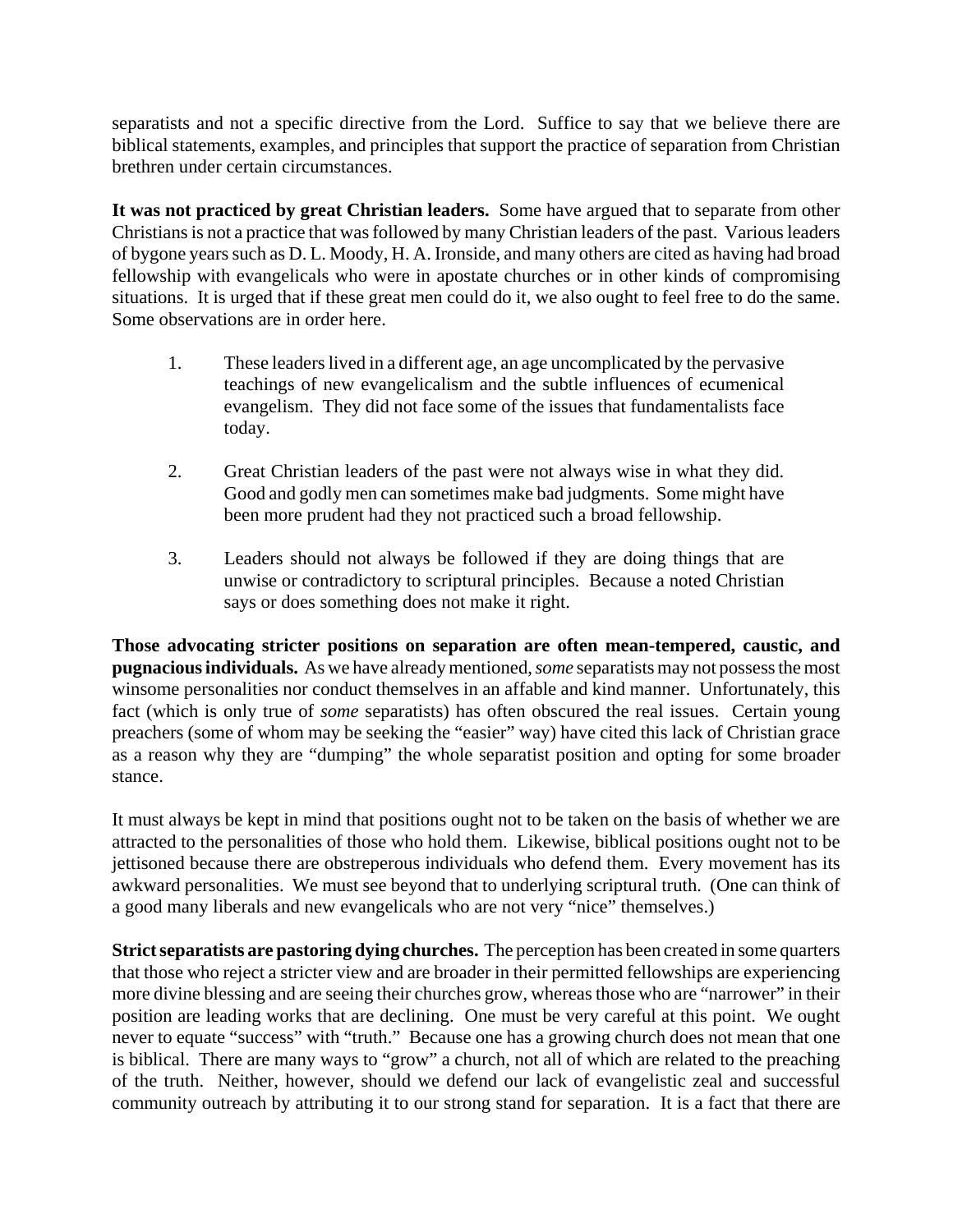hundreds of churches across America who take a strong and consistent stand on matters of separation but who are vital, growing, and dynamic for God. Biblical separation, properly taught and implemented, will not lack the blessing of the Lord.

To those who obey the command for separation God has promised, "I will be a Father to you, and ye shall be my sons and daughters, saith the Lord Almighty" (2 Cor. 6:18). There is a divine promise of special relationship and blessing to those who will be faithful.

**Separatists are "judgmental."** The complaint is often heard that to practice what some call "secondary separation" is to require judgments to be made which are not warranted by direct commands of Scripture. In other words, there is an element of subjectivism involved.

This, of course, is an objection that could be raised against the application of many biblical truths. The Bible does not speak specifically, for instance, about the evils of using tobacco. Most Christians, however, believe that its use is harmful and contrary to the teachings of Scripture. Biblical *principles* (such as the fact that our bodies are the temples of the Holy Spirit) must be applied to this particular question in order to come up with a proper position. The same approach would be necessary in dealing with many matters involving separation. One would have to bring to bear upon the issue of scriptural *principles* and then make a judgment on the basis of that consideration. This approach does not invalidate the conclusions of the separatist.

**We ought not to fight among ourselves.** Some feel those who are trying to take a strong and consistent stand on the matter of separation are neglecting the truly big task and concentrating on the irrelevant and unnecessary. They say, "We ought not to be 'sniping' at our brethren," or "We ought not to be caught up with 'internal bickering.'" We should give ourselves to evangelism and to church planting. Such arguments have been heard in various church fellowships. When the battles over the new evangelicalism were waging within the Conservative Baptist movement a number of years ago, the plea was given to cease fighting and "get back" to the business of church planting. Liberals (they prefer to be called "moderates") within the Southern Baptist Convention have been sounding this note for years. They claim the convention is being torn asunder over irrelevant debates while the world is going to hell and evangelism is being neglected. The concept is pushed that doctrinal debates will recede in importance if we just concentrate on evangelism.

This is an emotional and persuasive appeal and sounds good. "Let's quit debating the matter of separation and build 200 new churches," is the cry. Well, no obedient believer is going to oppose the planting of new churches, but there are important questions to be asked. If 200 new churches are started, what will be their position? Where will they stand on critical issues that face us today? Will they perpetuate the confusion already present in many existing churches? What will be their response to the new evangelicalism? Will they have a biblical view of separation? Will their pastors have knowledge and discernment? To just have 200 more churches that are not well-taught and established upon proper principles is not a fitting goal. *We need more churches that are standing in the proper place*. Thus debates among those who are planting those churches may be very essential. The body that is planting them must be in agreement over the kind of churches that should be planted.

Catchy phrases will not solve the problem here. Some have said, "Fundamentalists are the only ones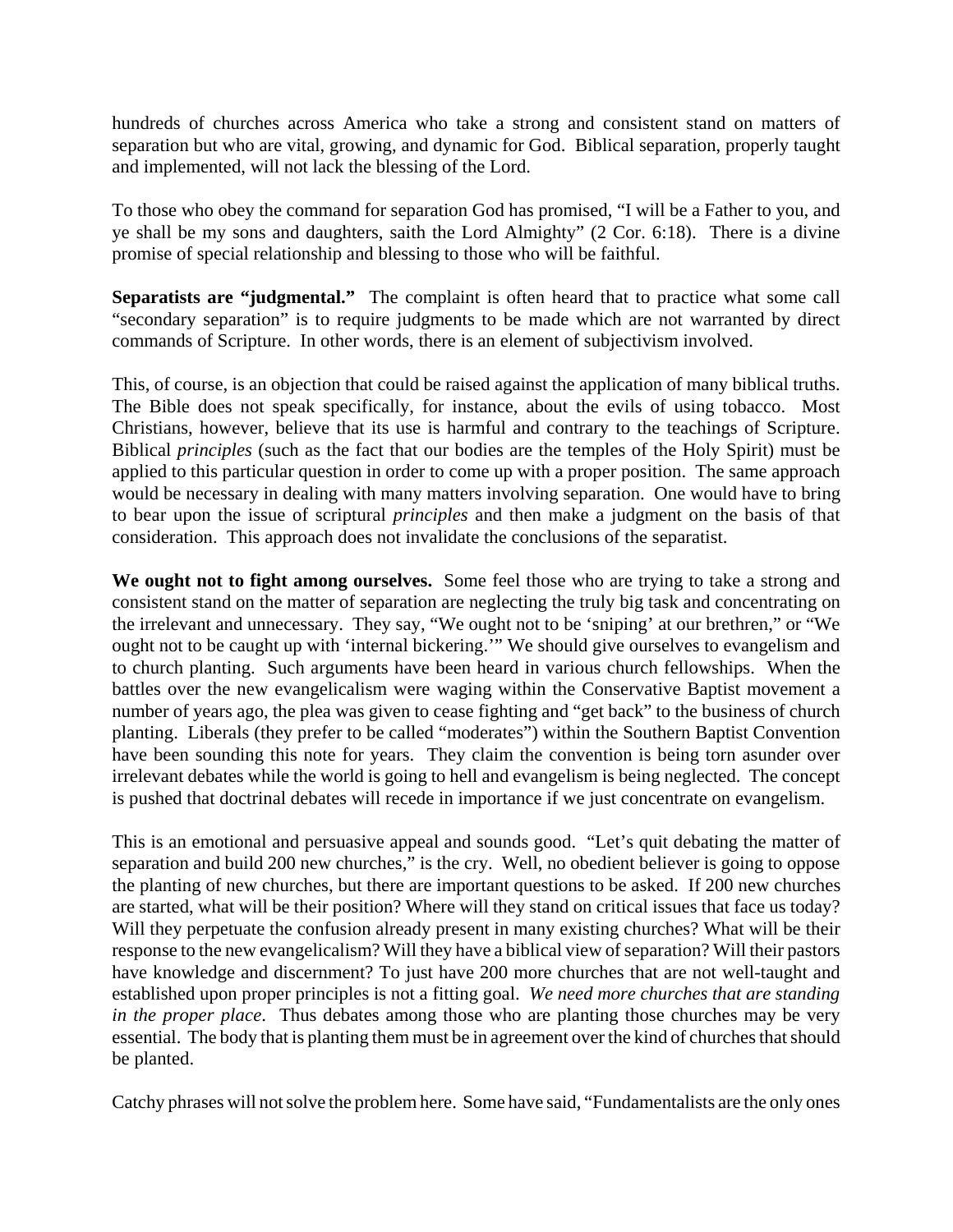who shoot their own soldiers." Others have said, "Fighting with our brethren is not right." Such phrases tend to cultivate the notion that separatists are bent on destroying as many other Christians as they can, have no sensitivity, and are wild and reckless. Perhaps some are, but that again is not a fair picture of the vast majority of men who stand in this position. The term "fighting" conjures up the images of persons who are of a contentious disposition and who carelessly hurt others. Most separatists are not of this spirit.

**We must allow for areas of disagreement.** This is a major plea of many who defend the broader concept of fellowship and work. "We cannot be too narrow. We cannot require everyone within our group to see things the same way." Of course there is an element of truth to that. Within any group there will be differences of opinion over this and that. *The question is: Are the differences vital to the maintenance of the position the body holds?* How far must tolerance extend? It is human tendency to strongly desire the perpetuation of a body to the extent that the limits of tolerance are enlarged further and further with the plea "We must stay together," or "We can't let the Devil fragment us." The protection of an entity (whether it be a church, school, mission, or denomination) becomes paramount rather than loyalty to scriptural principles. We can never escape the duty of deciding which positions and practices are important and which are not. By tolerating positions that are too broad, are contrary to our separatist heritage, and are subversive of our stand, we work against ourselves and promote confusion.

## **WITH WHAT SPIRIT SHOULD WE TAKE OUR STAND?**

God is concerned not only with the truth that we hold but with the spirit with which we hold it. When we stand before the Lord some day, He will examine "the counsels of the hearts" (1 Cor. 4:5). God desires "truth in the inward parts" (Psalm 51:6). Our prayer should be, "Let the words of my mouth, *and the meditation of my heart,* be acceptable in your sight, O Lord, my strength and my redeemer" (Ps. 19:14). Our hearts must be pure before the Lord if we would expect His blessing.

**We should seek to befriend those who are moving in the right direction.** Two questions arise at this point. Should we ever speak in the church of one who has not become a separatist yet? Excellent advice is found in these remarks:

As a fundamentalist who believes in Scriptural separation, I can preach for a man whose church may be in the National Council of Churches, the Southern Baptist Convention, or some other compromising organization or apostate denomination if that man himself takes a strong separatist stand and is seeking to inform his people of the errors, heresy, and apostasy in the organization with which the church is affiliated and provided that man is striving to bring his church out of that organization (Bob Jones, Jr., *Scriptural Separation: First and Second Degree*?).

Another question is, "How far should we go in extending fellowship to the disobedient brother?" Certainly we should not summarily dismiss him without an effort to win him to a stronger position.

An obedient Christian who takes a Scriptural stand should do everything he can to point out the danger and disobedience of failing to take such a stand . . . He should not, however, be overly hasty in withdrawing fellowship from some weaker brethren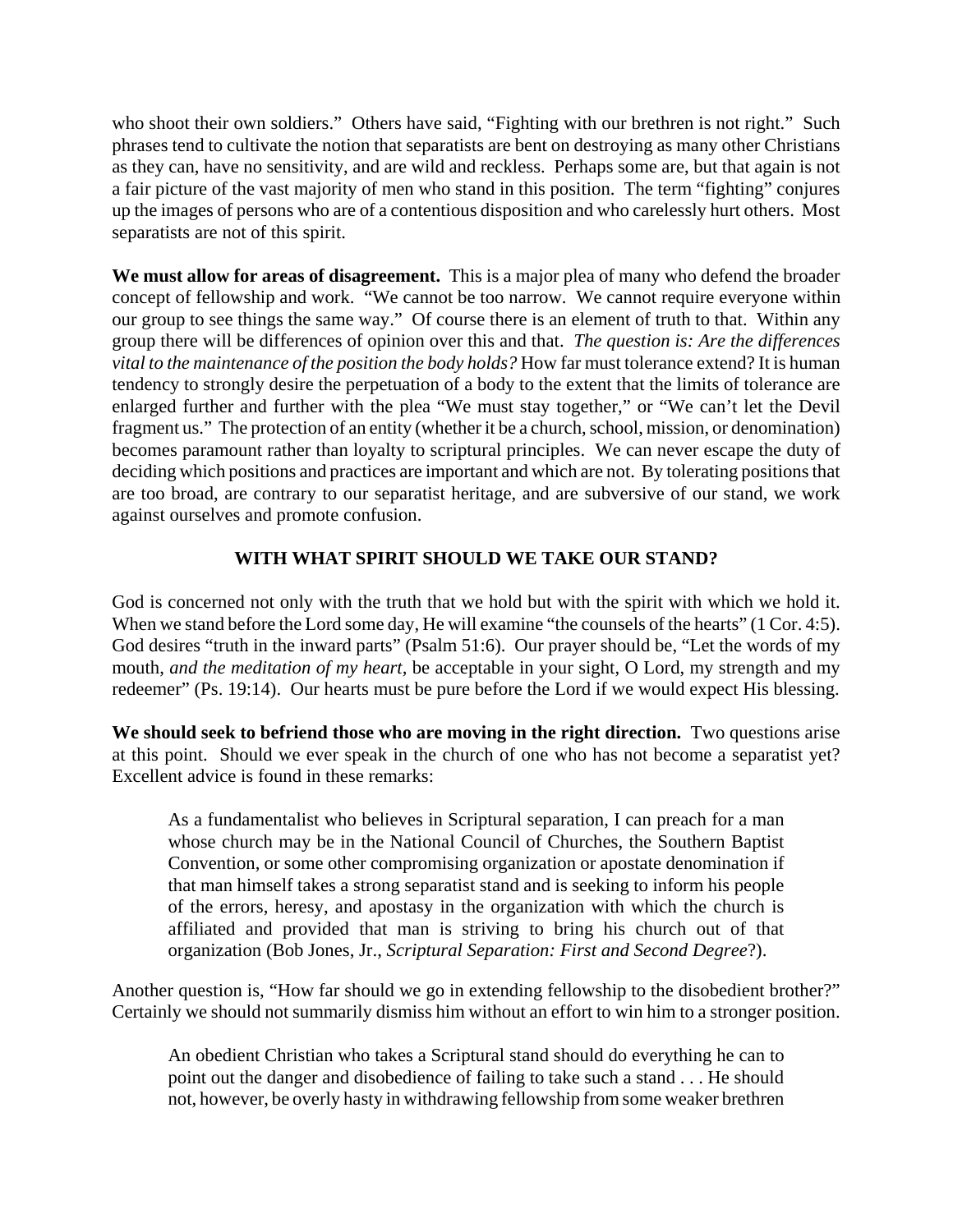who do not take his stand. He should first try to bring them to the Scriptural position on separation . . . . We may be able . . to bring him to a Biblical position on separation so that we do not have to "withdraw" from him (Bob Jones, **op. cit.**).

**We should not rejoice in discovering some compromise in a brother.** On occasion some brethren seem to view with glee the uncovering of some fault in another Bible-believing servant of God. We ought to weep and not rejoice. "Rejoice not when thine enemy falleth, and let not thine heart be glad when he stumbleth: lest the Lord see it, and it displease him" (Prov. 24:17-18). If this should be our attitude toward our enemies, should it not be even more so toward our brethren? Paul warned his brethren "with tears" (Acts 20:31). Separatists could use a few more tears.

**We should not be consumed with finding faults in our brethren.** It is possible to major on uncovering "dirt" about the brethren. We certainly ought not to be gullible nor should we be silent when it is required that we should speak. But we ought not to make the main emphasis of our ministry "detective work." One can develop a suspicious attitude toward everyone, which can militate against helpful interaction and constructive growth. Love "beareth all things, believeth all things, hopeth all things, endureth all things" (1 Cor. 13:7). The thrust of this verse is that we should be optimistic, hopeful, and positive in our relationships toward others, not suspicious and distrustful. If persons show themselves through repeated actions as unworthy of trust, then we are forced to make appropriate judgments.

What kind of people are Biblical separatists? They are men with strong convictions. They are resolute. They have something of Elijah, John, Paul and Jude in their natures. The very traits God uses to make them strong must be controlled or separation can turn to fragmentation (John Ashbrook, *Axioms of Separation*, p. 20).

**We should avoid placing incorrect labels on people.** Not everyone, for instance, from whom we would be called to separate is an apostate. Nor, on the other hand, would they all be new evangelicals. The term "new evangelical" is sometimes loosely employed to characterize all with whom one disagrees or all who have some practice or method deviant from the fundamentalist norm. This is not an accurate usage of the term and is an example of the techniques that sometimes bring unnecessary derision upon the heads of separatists.

**We should be restrained, gentlemanly, and careful in our language.** Because one is a fundamentalist and battling for the faith does not give one the right to ignore plain scriptural commands to use speech that is pleasing to God. "Let your speech be always with grace, seasoned with salt, that ye may know how ye ought to answer every man" (Col. 4:6). We are to be "speaking the truth in love" (Eph. 4:15). We are to put away "evil speaking" and "malice" (Eph. 4:31). It is true enough that religious debaters of old, such as Martin Luther, employed some rather lusty language in deriding their opponents, but that does not make it right, and it does not give us the license to do the same. No improper words ever escaped the lips of our blessed Lord. Let this be our example.

**We should seek to win people to our position and not drive them away by senseless wranglings.** Often public debates among fundamentalists are fueled by motives other than a desire to defend the truth. Instead, men are defending their "empires," seeking to create an image of "success," and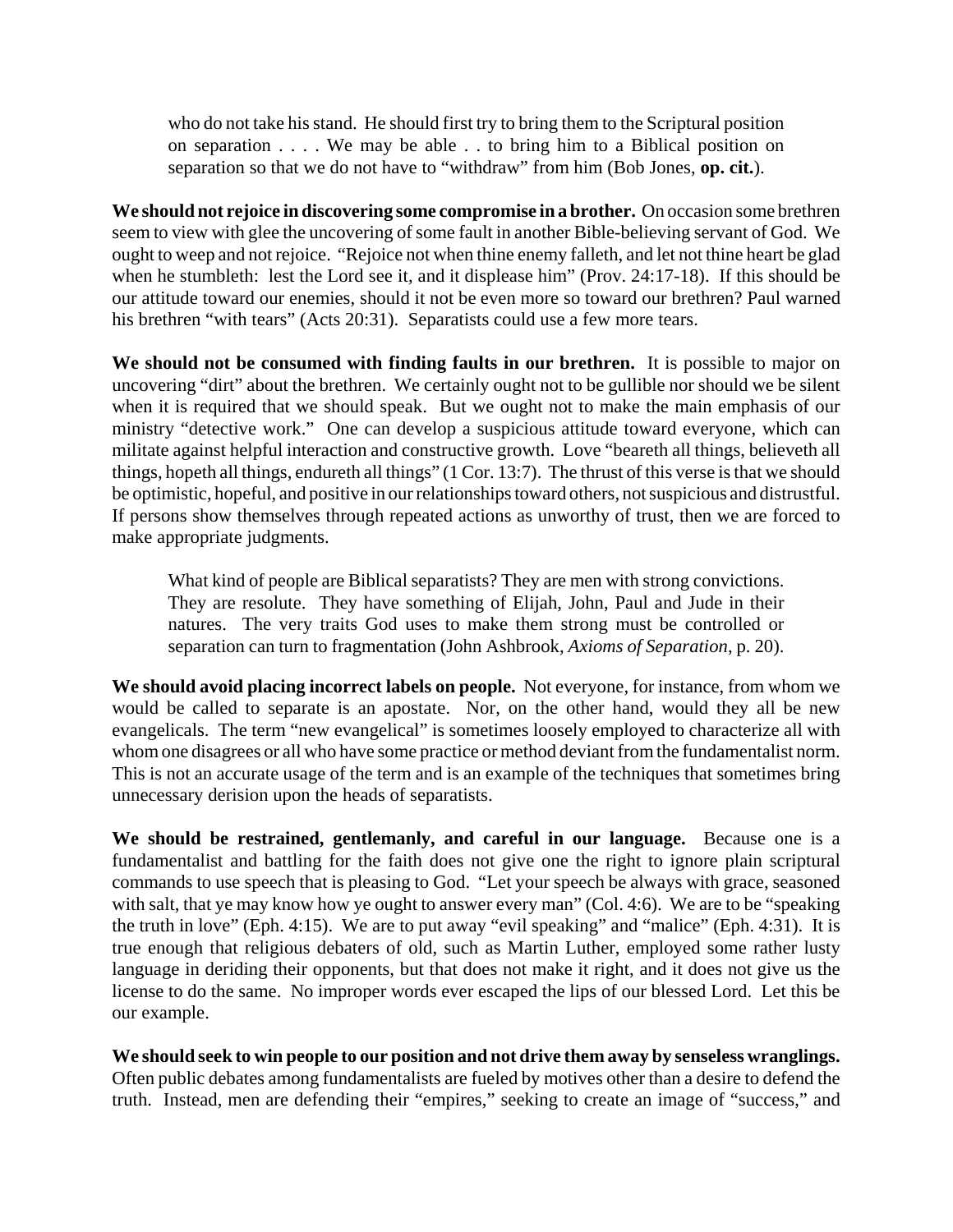trying to put down other people in the process. Such antics must sicken the heart of God, and certainly they alienate some who might otherwise be our friends. There are arguments and discussions that are neither necessary nor profitable. We need to develop the ability to distinguish between controversies which are necessary in order to defend the faith or protect the people of God and controversies which are inspired by personal pique or carnal pride. "A brother offended is harder to be won than a strong city: and their contentions are like the bars of a castle" (Prov. 18:19). Considerable discussion is taking place today as to why so many younger men, raised in the separatist tradition, are failing to take a good position and, in some cases, are backing off from the fray. One of the major reasons, it seems to this writer, is the fact that they are disgusted with the lack of discernment on the part of some separatists who cannot distinguish between what is truly crucial to fellowship and what is not crucial. Some have made "mountains out of molehills" and have elevated minor matters to the status of major items of the faith.

**We should maintain a balanced and fair view.** Because a man is not a separatist does not mean that all he says or writes is worthless. For instance, Harold Lindsell's books describing the battle over Scripture and defending the inspiration of Scripture are very good books. Most of us would not endorse all of Lindsell's associations and activities, but this does not mean we cannot benefit from what he has produced that is helpful and true to Scripture. We would not condone W. A. Criswell's promotion of the Southern Baptist Convention, but who of us has not been blessed by some of his fine expositions of Scripture. The good qualities of a man can be appreciated without condoning his compromises. It is not a sin to declare that someone with whose position we may disagree has preached, written, or performed in some way that is worthy and has been a spiritual blessing. (It does not follow, however, that we are free to use such men on our platforms, to address our churches and conferences.) Even the hireling prophet Balaam spoke some beautiful and helpful prophecies. Our Lord Himself precedes His rebuke of the Ephesian church by commending them for the good things they had done (Rev. 3:24).

**We should not hastily reject a brother.** All separatists have made mistakes of judgment. Good men who are trying to take a stand for righteousness sometimes become involved in something or with someone that may seem inconsistent with a separatist position. Caution must be exercised in dealing with such a brother. One has rightly stated:

It is easy to separate from a brother because he has a speaker we would not have, supports a mission we would not support or recommends a school we would not recommend . . . . I have had speakers, supported missions, and recommended schools that I would not have, support, or recommend today. . . . Be careful not to run up the red flag for every mistake or differing decision. Wait to see if it is a pattern (John Ashbrook, *Axioms of Separation*, p. 21).

We should guard our own lives. The fact that a man is a stalwart of the faith does not provide automatic protection from the sins of the flesh. Those of us who take the scriptural position of separation should be watchful that we do not fall prey to the Devil (Gal. 6:1). Separatists have old natures too. Powerful spokesmen for the cause of separatism have sometimes fallen into gross sin and disgraced their Lord as well as the cause they have represented. Engaged as we are in public debates over biblical questions it is easy to drift away from the Lord in our hearts, become callused and cold, having all the correct positions but without the heart-warmth, tenderness, and devotion that